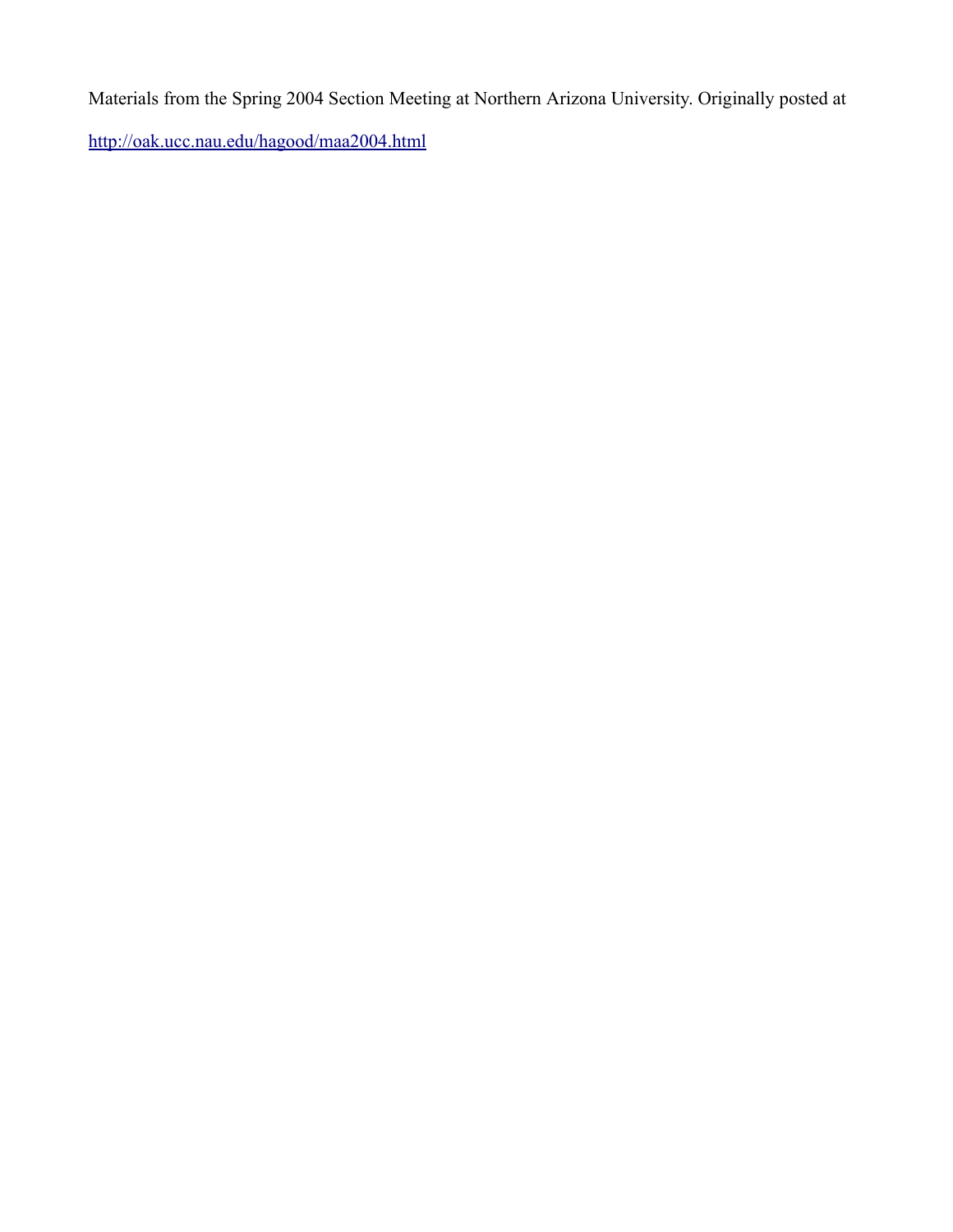

## **Annual Meeting Southwestern Section of the MAA and ArizMATYC April 2-3, 2004**



|                          | <b>Northern Arizona University</b><br><b>Flagstaff, Arizona</b>                                                                                                                                                |  |  |
|--------------------------|----------------------------------------------------------------------------------------------------------------------------------------------------------------------------------------------------------------|--|--|
| <b>Main Page</b>         | <b>Invited Speakers</b>                                                                                                                                                                                        |  |  |
| <b>Invited Speakers</b>  |                                                                                                                                                                                                                |  |  |
| <b>Call for Papers</b>   |                                                                                                                                                                                                                |  |  |
| Workshops                | <b>David Bressoud</b><br>MAA Pólya Lecturer, Macalester College<br><b>Alternating Sign Matrices</b>                                                                                                            |  |  |
| <b>Other Sessions</b>    | <b>Underwood Dudley</b>                                                                                                                                                                                        |  |  |
| Deadlines                | <b>DePauw University</b><br><b>Trisecting the Angle</b>                                                                                                                                                        |  |  |
| <b>Meeting Contacts</b>  |                                                                                                                                                                                                                |  |  |
| Program                  | <b>Call for Papers</b>                                                                                                                                                                                         |  |  |
| <b>Registration</b>      | We invite proposals for 20-25 minute talks. Please submit titles and abstracts by March 19 to:                                                                                                                 |  |  |
| <b>Travel &amp; Maps</b> | John.Hagood@nau.edu or Janet.McShane@nau.edu                                                                                                                                                                   |  |  |
| Lodging                  | <b>Worshops:</b>                                                                                                                                                                                               |  |  |
| <b>Banquet</b>           | • ConcepTests - Deborah Hughes-Hallett, University of Arizona<br>• Cross-Stitching in the News (computer imaging) - Josefina Alvarez, New Mexico State University                                              |  |  |
| <b>Other Events</b>      | · CUPM Curriculum Guide 2004 - David Bressoud, Macalaster College<br>• Facilitating Effective Problem Solving: Best Practices Drawn from the TIMMS Video Study - Jeffrey Shamatha, Northern Arizona University |  |  |
| <b>Site Information</b>  | • Revising the AMATYC Crossroads Standards - Alan Jacobs, Scottsdale Community College<br>• Using Computational Science in the Mathematics Classroom - Dan Russow, et.al., Arizona Western College             |  |  |
| <b>NAU Homepage</b>      | <b>Other Sessions:</b>                                                                                                                                                                                         |  |  |
| <b>Flagstaff Links</b>   | • Preconference Event: Thursday, April 1, 6:30 pm:                                                                                                                                                             |  |  |
| <b>Local Information</b> | Formulas for Primes, Underwood Dudley<br>(Part of Department Honors Ceremony)                                                                                                                                  |  |  |
|                          | • Contributed Paper Sessions<br>• Student Paper Sessions                                                                                                                                                       |  |  |
|                          | <b>Deadlines:</b>                                                                                                                                                                                              |  |  |
|                          | • Contributed papers (20-25 minutes long)<br>March 19, 2004                                                                                                                                                    |  |  |
|                          | Preregistration <sup>1</sup><br>March 19, 2004<br>March 19, 2004<br>• Banquet reservations and fees <sup>2</sup>                                                                                               |  |  |

<sup>1</sup>Participants may also register at the meeting, but payment for the banquet is required in advance.

 $2^2$  Please be sure to indicate choice of entree:<br>Chicken Provencal, Manicotti, Beef Wellington.

## **Meeting Sponsors:**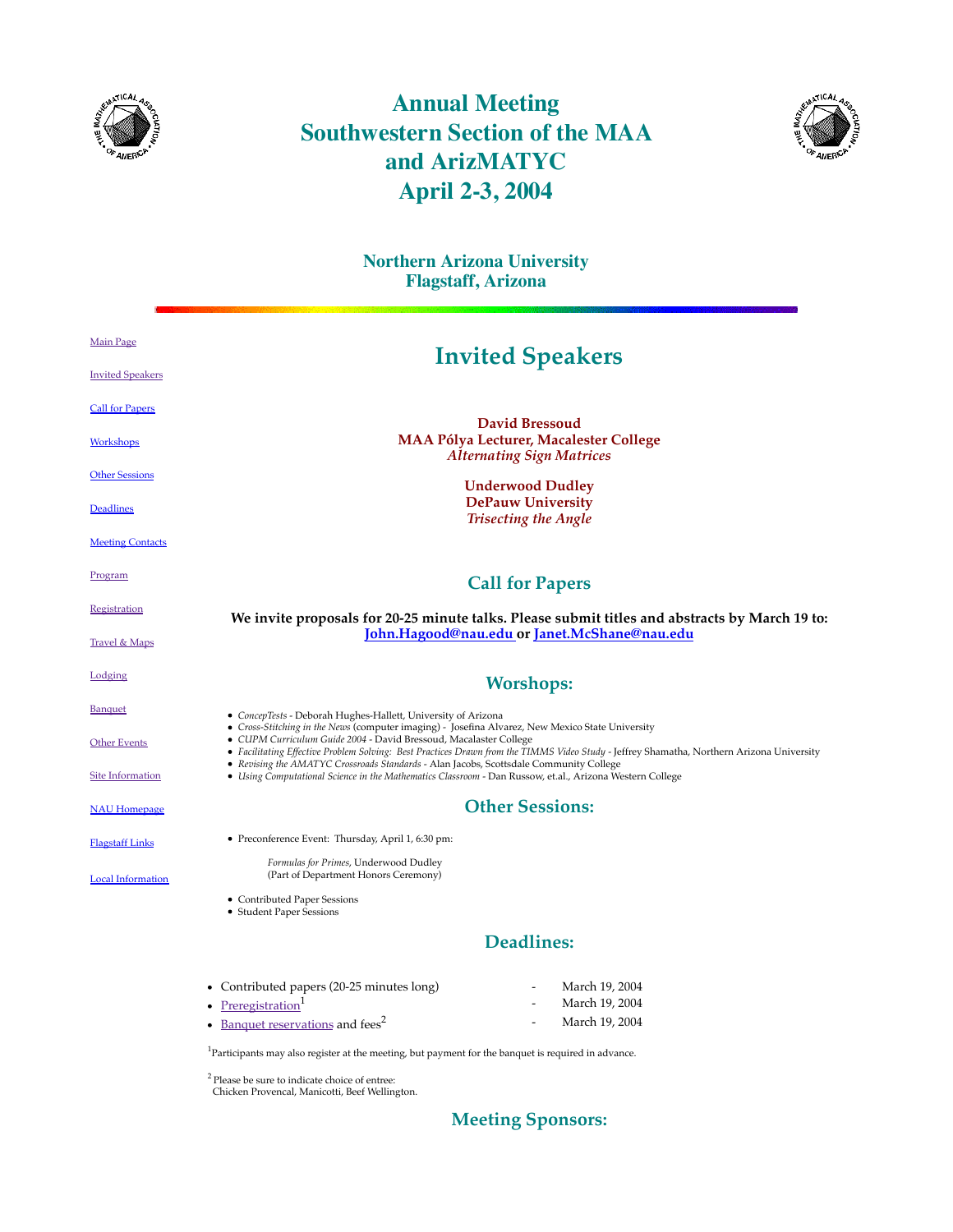*The following have provided funds for continental breakfasts each morning, refreshments Friday afternoon and room rental fees.*

> **Addison-Wesley Brooks/Cole-Thomson Learning Houghton-Mifflin McGraw-Hill Prentice-Hall W.H. Freeman**

*Thanks to our sponsors for their generous support. Please visit the displays in AMB 205 during the meeting.*

### **Meeting Contacts:**

<mark>John Hagood or <u>Janet McShane</u><br>Department of Mathematics and Statistics</mark> PO Box 5717 Northern Arizona University Flagstaff, AZ 86011 Phone (928) 523-6879 (Hagood) or (928) 523-1252 (McShane) Fax (928) 523-5847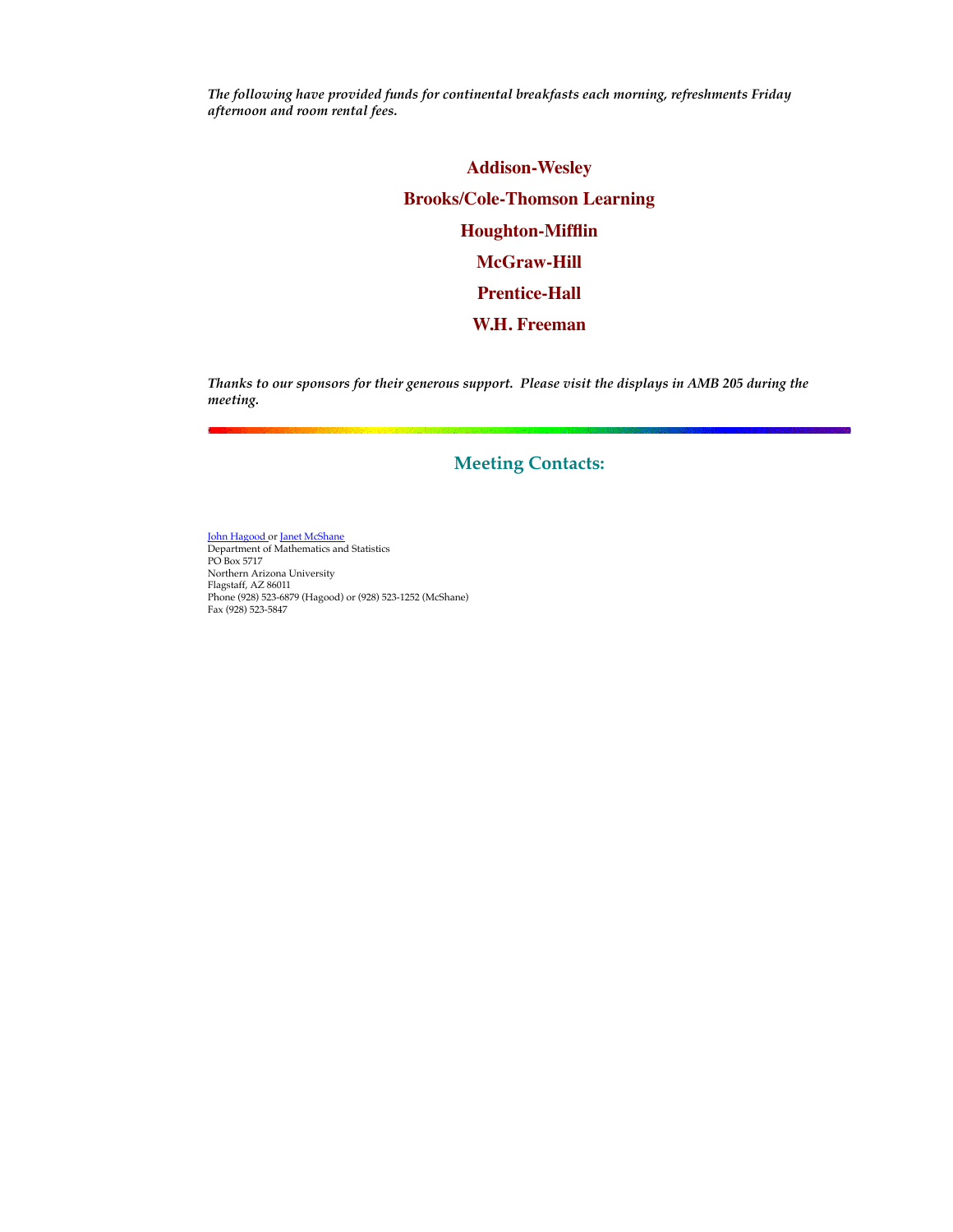| Thursday Evening, April 1 | <b>Wettaw Lecture Hall</b>        |                              |                                     |
|---------------------------|-----------------------------------|------------------------------|-------------------------------------|
| $6:30 - 7:20$ pm          | Formulas for Primes -             |                              |                                     |
|                           | <b>Underwood Dudley</b>           |                              |                                     |
| Friday Morning, April 2   | <b>Adel Lobby</b>                 | <b>AMB 205</b>               |                                     |
| $8:00$ am $-12:00$ pm     | Registration                      |                              |                                     |
| $8:00$ am $-8:40$ am      |                                   | <b>Continental Breakfast</b> |                                     |
| $8:00 - 11:30$ am         |                                   | Vendor Exhibits and MAA      |                                     |
|                           |                                   | <b>Booksales</b>             |                                     |
|                           | <b>LA135</b>                      | <b>AMB 206</b>               | <b>AMB 224</b>                      |
| 8:45 am                   | Welcome - Roy St. Laurent,        |                              |                                     |
|                           | Department Chair                  |                              |                                     |
| $9:00 - 10:00$ am         | Campus Reports                    |                              |                                     |
| $10:05 - 11:05$ am        | ConcepTests - Deborah Hughes-     |                              | $10:10-10:35$ A numerical           |
|                           | Hallett                           |                              | investigation of semilinear         |
|                           |                                   |                              | elliptic PDE on Family of           |
|                           |                                   |                              | Stadions, Jay Hineman               |
|                           |                                   |                              |                                     |
|                           |                                   |                              | 10:40-11:05 $\AA$ generalization of |
|                           |                                   |                              | Pappus's Theorem: volumes of        |
|                           |                                   |                              | solids of revolution - and more -   |
|                           |                                   |                              | Frank Attanucci                     |
|                           | <b>AMB 208</b>                    | <b>AMB 206</b>               | <b>AMB 224</b>                      |
| $11:10$ am $-12:10$ pm    | <b>ArizMATYC Business Meeting</b> | The CUPM Curriculum Guide    | $11:10-11:35$ Web-based             |
|                           |                                   | 2004, David Bressoud         | activities to enhance               |
|                           |                                   |                              | mathematics learning - Hamide       |
|                           |                                   |                              | Dogan-Dunlap                        |
|                           |                                   |                              |                                     |
|                           |                                   |                              | 11:40-12:05 Finding the             |
|                           |                                   |                              |                                     |
|                           |                                   |                              | Crossing Points of a Linear         |
|                           |                                   |                              | Matrix Inequality - Shafiu Jibrin   |
| $12:10 - 1:25$ pm         | Lunch on your own                 |                              |                                     |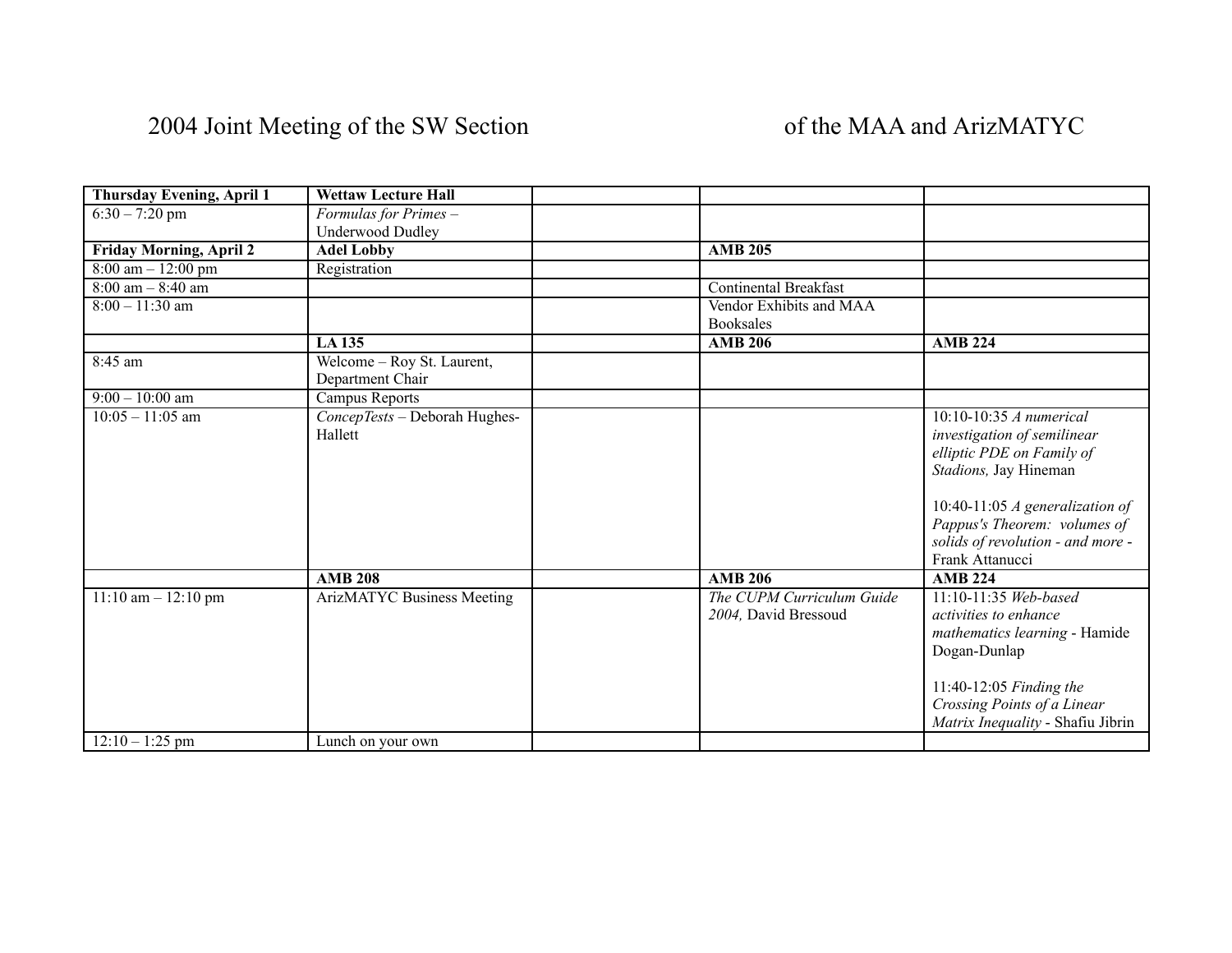| Friday Afternoon, April 2 | <b>Wettaw Lecture Hall</b>          |                                 |                                  |
|---------------------------|-------------------------------------|---------------------------------|----------------------------------|
| $1:25$ pm                 | Recognition of 25-year and 50-      |                                 |                                  |
|                           | vear Members                        |                                 |                                  |
| $1:30 - 2:20$ pm          | Angle Trisectors, Underwood         |                                 |                                  |
|                           | Dudley                              |                                 |                                  |
|                           | <b>AMB 205</b>                      |                                 |                                  |
| $1:30 - 4:30$ pm          | Vendor Exhibits, MAA                |                                 |                                  |
|                           | booksales                           |                                 |                                  |
|                           | <b>AMB 164</b>                      | <b>AMB 206</b>                  | <b>AMB 224</b>                   |
| $2:30 - 3:30$ pm          | $2:30 - 2:55$ Characterization of   | Cross-stitching in the news $-$ | 2:30-2:55 Bringing Math to Life: |
|                           | prime numbers - Emil Schwab         | Josefina Alvarez                | Activities with CBL - Katie      |
|                           |                                     |                                 | Louchart and Patricia Anderson   |
|                           | $3:00 - 3:25$ Best practices: using |                                 |                                  |
|                           | $classroom$ technology - J.         |                                 | 3:00-3:25 Successful             |
|                           | Hagood, J. McShane, M. Ratliff      |                                 | Collaborative Teaching: Math     |
|                           |                                     |                                 | Content and Math Methods -       |
|                           |                                     |                                 | Olga Kosheleva and Ahmed         |
|                           |                                     |                                 | Abdelfattah                      |
|                           |                                     |                                 |                                  |
|                           |                                     |                                 | 3:30-3:55 Preservice teachers'   |
|                           |                                     |                                 | values and their performance in  |
|                           |                                     |                                 | mathematics - Melinda Ramos      |
| $3:40 - 5:00$ pm          | Revisiting the AMATYC               | $3:40 - 4:40$ MyMathLab -       | and Mo Pak                       |
|                           | Crossroad Standards - Alan          | Patrician Anderson and Jason    |                                  |
|                           | Jacobs                              | Crossett                        | 4:00-4:25 Changing students'     |
|                           |                                     |                                 | perception in the study of       |
|                           |                                     |                                 | mathematics, pedagogy and        |
|                           |                                     |                                 | math methods - Olga Kosheleva,   |
|                           |                                     |                                 | Hamide Dogan-Dunlap, Elena       |
|                           |                                     |                                 | Izquierdo                        |
|                           |                                     |                                 |                                  |
|                           |                                     |                                 | Michael Ratliff                  |
|                           |                                     |                                 |                                  |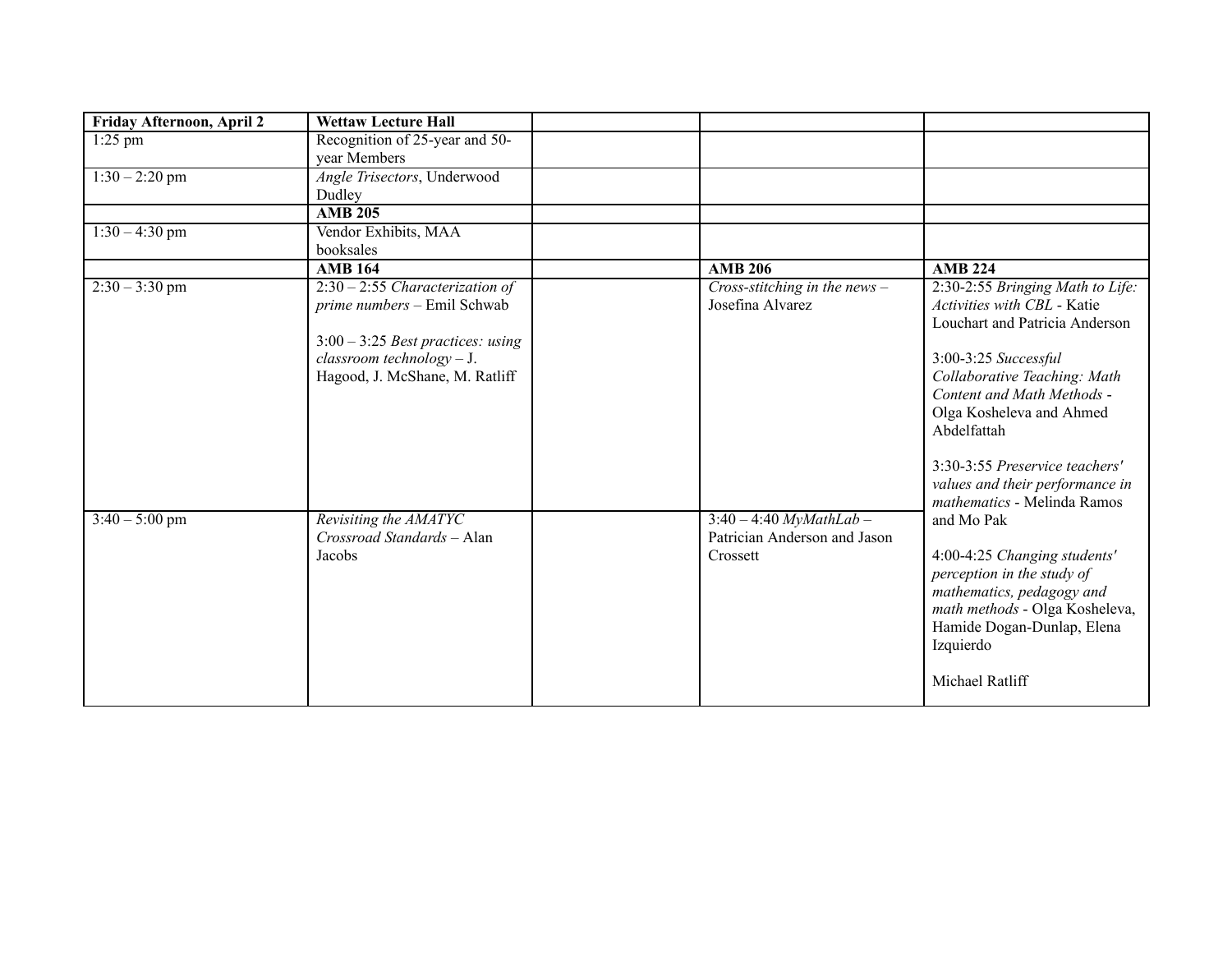| Friday Evening, April 2          | Inn at NAU                                                                                                            |                                                                                                                                                                                         |                                                                                                                                                                                           |
|----------------------------------|-----------------------------------------------------------------------------------------------------------------------|-----------------------------------------------------------------------------------------------------------------------------------------------------------------------------------------|-------------------------------------------------------------------------------------------------------------------------------------------------------------------------------------------|
| $5:00 - 6:15$ pm                 | Social Hour                                                                                                           |                                                                                                                                                                                         |                                                                                                                                                                                           |
|                                  | <b>Ashurst Hall</b>                                                                                                   |                                                                                                                                                                                         |                                                                                                                                                                                           |
| $6:30 - 8:30$ pm                 | Banquet                                                                                                               |                                                                                                                                                                                         |                                                                                                                                                                                           |
|                                  |                                                                                                                       |                                                                                                                                                                                         |                                                                                                                                                                                           |
| <b>Saturday Morning, April 3</b> | <b>AMB 205</b>                                                                                                        |                                                                                                                                                                                         |                                                                                                                                                                                           |
| $8:00 - 8:50$ am                 | <b>Continental Breakfast</b>                                                                                          |                                                                                                                                                                                         |                                                                                                                                                                                           |
| $8:00 - 11:30$ am                | Vendor Exhibits, MAA                                                                                                  |                                                                                                                                                                                         |                                                                                                                                                                                           |
|                                  | <b>Booksales</b>                                                                                                      |                                                                                                                                                                                         |                                                                                                                                                                                           |
|                                  | <b>Cline Library Auditorium</b>                                                                                       |                                                                                                                                                                                         |                                                                                                                                                                                           |
| $9:00 - 9:50$ am                 | <b>Alternating Sign Matrices,</b>                                                                                     |                                                                                                                                                                                         |                                                                                                                                                                                           |
|                                  | David Bressoud                                                                                                        |                                                                                                                                                                                         |                                                                                                                                                                                           |
|                                  | <b>AMB 206</b>                                                                                                        | <b>AMB 222</b>                                                                                                                                                                          | <b>AMB 224</b>                                                                                                                                                                            |
| $10:00 - 11:00$ am               |                                                                                                                       | Using computational science in<br>the mathematics classroom -<br>Roy Cavanaugh, Renee<br>Macaluso, Brian Karasek,<br>George Montopoli, David<br>Baughman, Rakesh Pangasa,<br>Dan Russow | 10:00-10:25 Using wavelets as a<br>computational tool for<br>homogenization - Laura Watkins<br>$10:30 - 10:55$ For what<br>functions is<br>$f^{-1}(x) = 1/f(x)$ ? - Sharon<br>MacKendrick |
|                                  | <b>AMB 206</b>                                                                                                        | <b>AMB 208</b>                                                                                                                                                                          | <b>AMB 224</b>                                                                                                                                                                            |
| 11:10 am - 12:00 pm              | Facilitating effective problem<br>solving: best practices drawn<br>from the TIMSS video study $-$<br>Jeffrey Shamatha | <b>MAA SW Section Business</b><br>Meeting                                                                                                                                               | 11:05-11:30 College Algebra for<br>Science, Mathematics,<br>Engineering and Technology<br>majors - Sally Jacobs<br>11:35-12:00 Heat equation and<br>gradient flows to a new active        |
|                                  |                                                                                                                       |                                                                                                                                                                                         | convex hull model for efficient<br>content-based image retrieval -<br>Nikolay Sirakov                                                                                                     |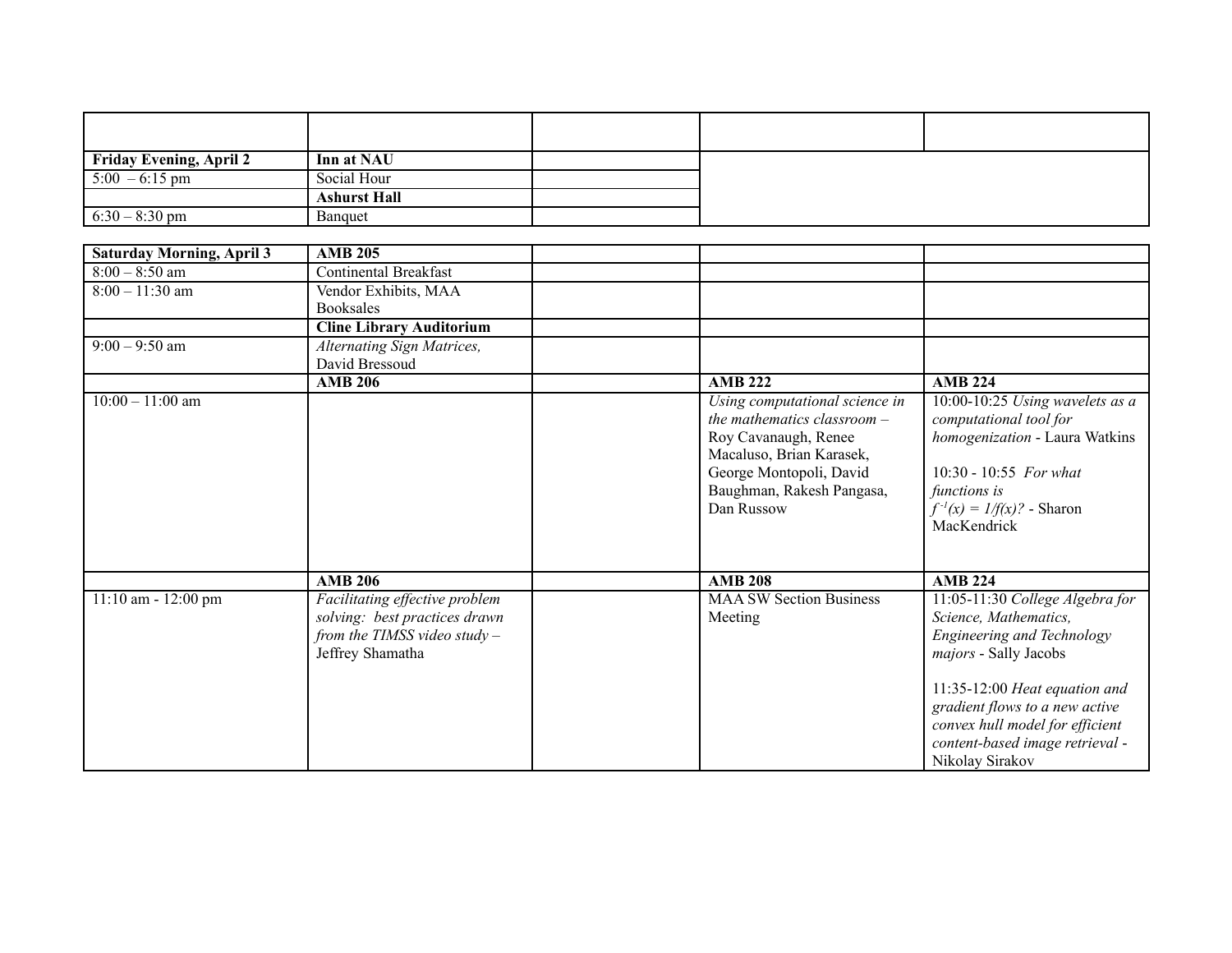ArizMATYC **Annual Meeting Southwestern Section of the Mathematical Association of America and ArizMATYC**

> **Northern Arizona University Flagstaff, Arizona April 2-3, 2004**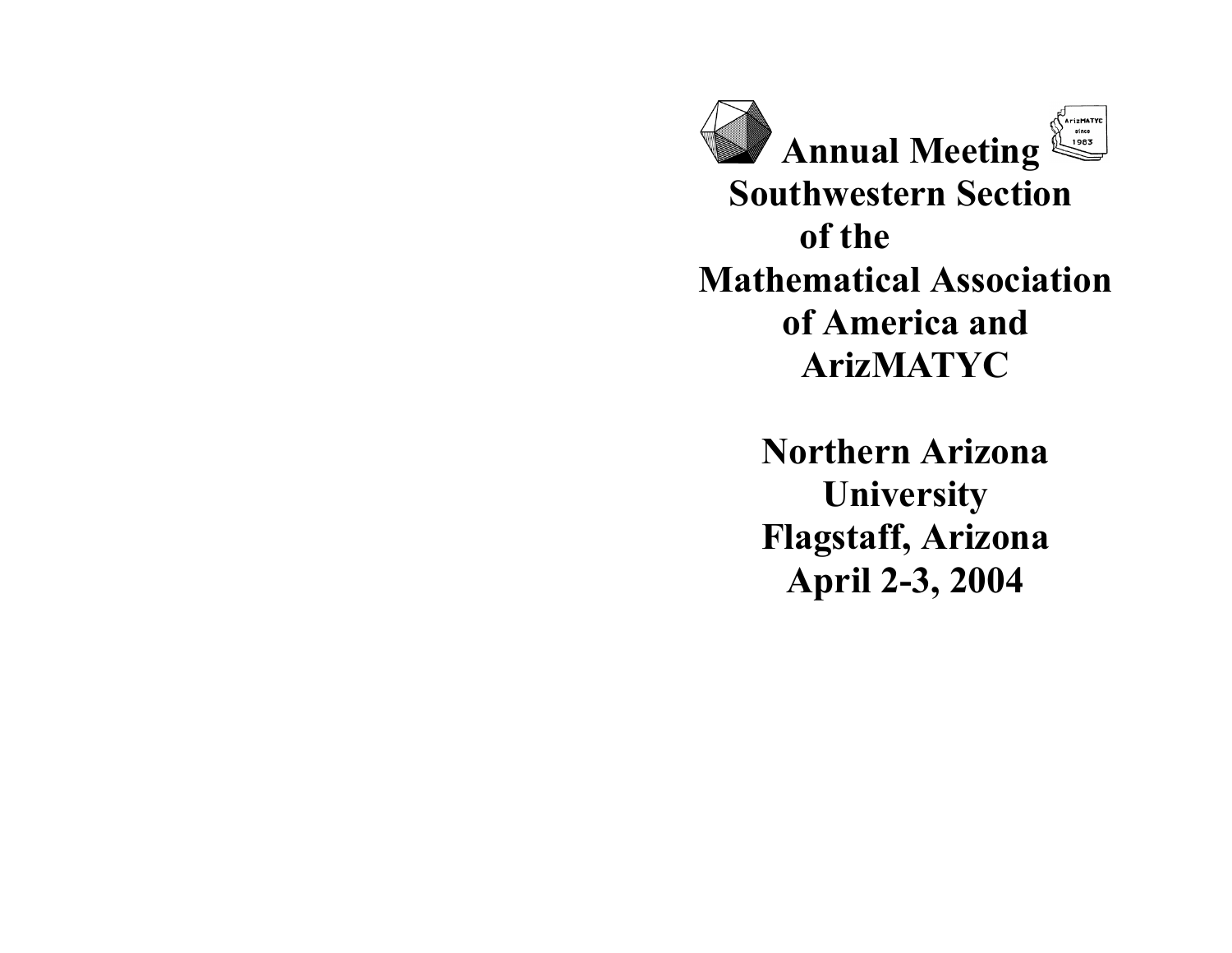**Annual Meeting of the Southwestern Section of the Mathematical Association of America and ArizMATYC Flagstaff, Arizona April 2-3, 2004**

Thanks to our sponsors for their generous support:

Addison-Wesley Brooks/Cole-Thomson Learning Houghton-Mifflin McGraw-Hill Prentice-Hall W. H. Freeman

Their support provided funding for breakfast fare and meeting room costs. Please visit the displays in AMB 205 during the meeting.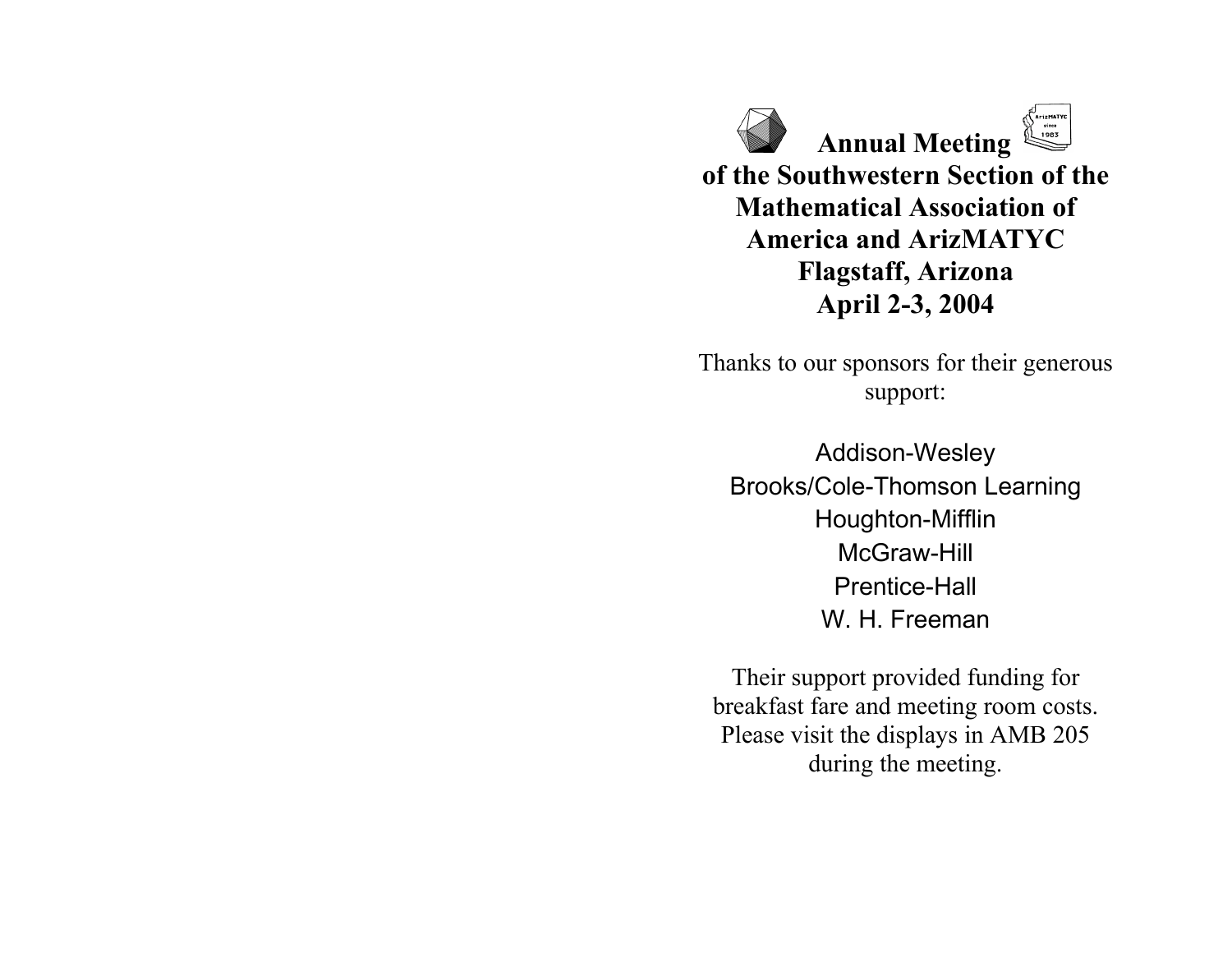## **Abstracts**

### **Invited Talks - chronological order**

*Formulas for Primes* - Underwood Dudley, DePauw Univ. (Department Honors Ceremony) Formulas are good things and primes are fascinating, so formulas for primes should be doubly interesting. This talk surveys the field and contains a moral message. Exactly one theorem is proved. Thursday Evening, April 1, 6:30 - 7:20 pm Wettaw Lecture Hall

*Angle Trisectors* - Underwood Dudley, DePauw Univ. Though it's impossible to trisect angles with straightedge and compass alone, there are always people who think that they have done it and cannot be convinced otherwise. This talk surveys trisections (a straightedge with two scratches on it lets you trisect) and trisectors, and contains practical advice. Friday, April 2, 1:30 pm - 2:20 pm, Wettaw Lecture Hall

### *Alternating Sign Matrices* - David Bressoud, Macalester College

This will be an overview of what is known and what is Conjectured about Alternating Sign Matrices, a combinatorial structure with ties to partition theory, representation theory, and statistical mechanics. The talk will include an overview of the story of the Alternating Sign Matrix. Conjecture, a tale that begins with a Lewis Carroll algorithm for evaluating determinants and ends with Kuperberg's realization that the 6-vertex model of Izergin and Korepin held the key to the solution. Saturday, April 3, 9:00 - 9:50 am, Cline Lecture Hall

### **Workshops - chronological order**

#### *ConcepTests* - Deborah Hughes-Hallett, University of Arizona

ConcepTests is a kind of interactive teaching that has been very successful in physics and which we have recently adapted for calculus. Friday, April 2, 10:05 am - 11:05 am, LA 135.

### *The CUPM Curriculum Guide 2004* - David Bressoud, Macalester College

This will be a focus session on the new guide just completed in January. It contains extensive recommendations for undergraduate programs in mathematics. The session will be split between a description of the guide and a time for questions and discussion.

Friday, April 2, 11:10 am - 12:10 am, AMB 206.

### *Cross-stitching in the news* - Josefina Alvarez, New Mexico State University

What is the process by which an image appears on a computer screen? How does a computer deal with colors? What is involved in designing the letters and symbols that appear on the screen? Mathematics plays a central role in answering these and many other questions. Metaphorically, mathematics is the lighting behind the thunder of any technological advance. And behind the mathematics is the common sense approach that initially responded to a human need. Friday, April 2, 2:30 -3:30 pm, AMB 206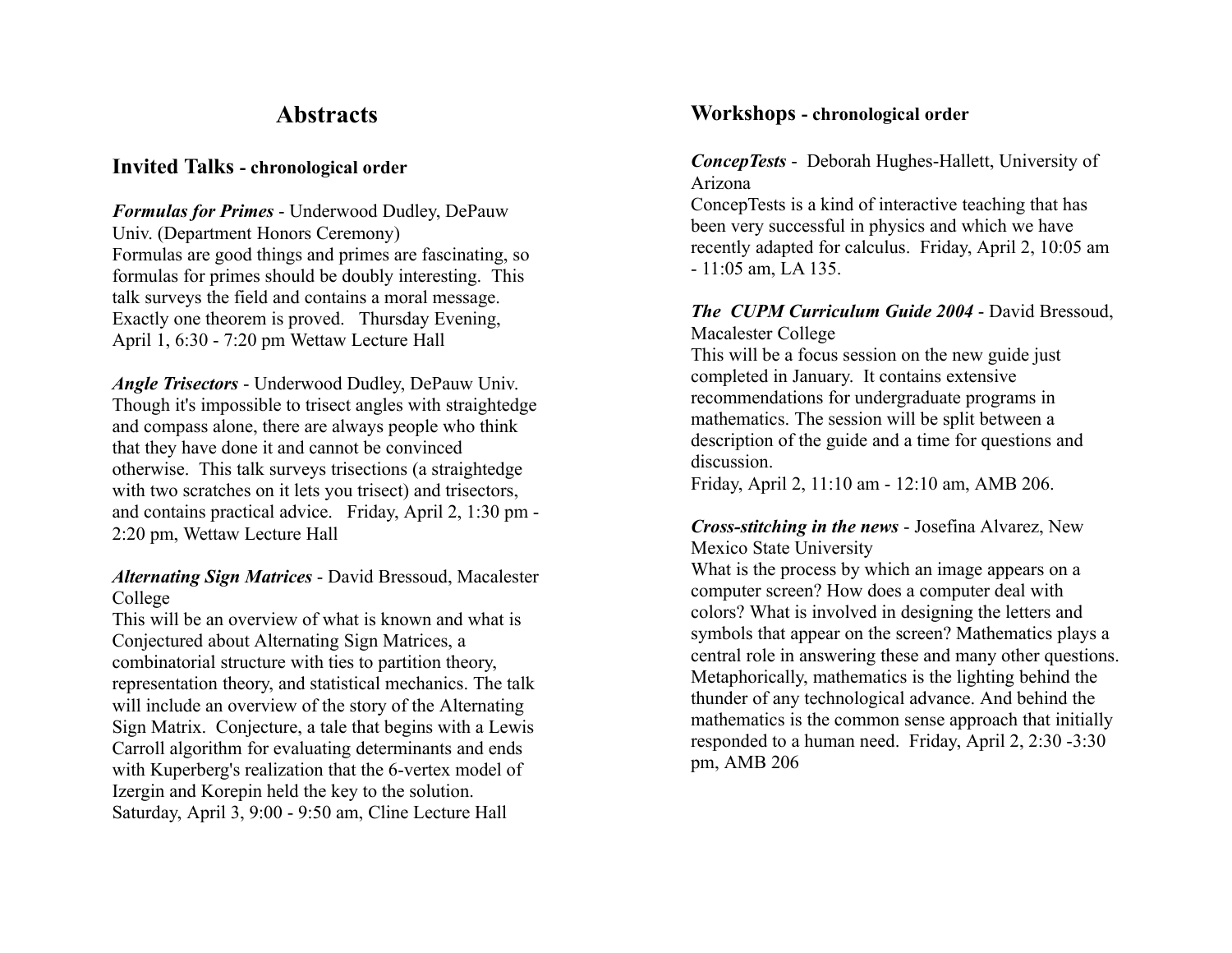*Revisiting the AMATYC Crossroads standards* - Alan

Jacobs, Scottsdale Community College This session will provide an opportunity to study and react to the most recent draft, version 5, of the Crossroads Revisited, especially recommendations for these areas: Quantitative Literacy, Developmental mathematics, Technical mathematics and Math-intensive programs. Friday, April 2, 3:40 pm - 5:00 pm, AMB 164

*MyMathLab* - Patricia Anderson, NAU and Jason Crossett, Addison-Wesley Features of the program MyMathLab will be explained followed by a description of the experience with MyMathLab at NAU over the past several semesters. Friday, April 2, 3:40 pm - 4:40 pm, AMB 206

#### *Using computational science in the mathematics*

*classroom* - Roy Cavanaugh, Renee Macaluso, Brian Karasek, George Montopoli, David Baughman, Rakesh Pangasa, Dan Russow, Arizona Western College Seven instructors from Arizona Western College are participating in the education program of SC-2003. This program is sponsored by the National Computational Science Institute and is funded by NSF, Microsoft, IEEE, Dell, ACM and others. Arizona Western College has participated in this program for two years and would like to share what they have learned with the Arizona math community. Our presentation will begin with a brief overview of the SC-2003 program. We will then provide an introduction to *Interactivate*, an archive of dozens of free math computer simulations ready to be used in the classroom. Also, attendees will be introduced to *Stella*, a dynamical systems modeling software package, which Arizona Western College will use in its College Math

Applications courses beginning in fall, 2004. The session will hopefully be hands-on and attendees will leave with information on tools that can be used immediately upon their return to their respective institutions. Saturday, April 3, 10:00 - 11:00 am, AMB 222

#### *Facilitating effective problem solving: best practices drawn from the TIMMS video study* - Jeffrey Shamatha, NAU

The Third International Mathematics and Science Study (TIMSS) documented significantly lower mathematics student achievement in United States 8th grade students compared to Japanese students of the same grade. The follow-up TIMSS video study exposed instructional practices that Japanese teachers utilize to engage their students in higher levels of mathematical thinking. These TIMSS findings, which highlight effective Japanese practices, align with the ways that the United States' National Council of Teachers of Mathematics' Principles and Standards for School Mathematics recommendations emphasize increased mathematical problem solving, communication, and reasoning. Viewing another cultural system can help us to better critique our own

practices. This workshop will dissect an effective Japanese problem solving classroom lesson in order to facilitate conversation of strategies that United States' teachers can utilize towards increasing student understanding and achievement with their own students. Saturday, April 3, 11:10 am - 12:00 pm, AMB 206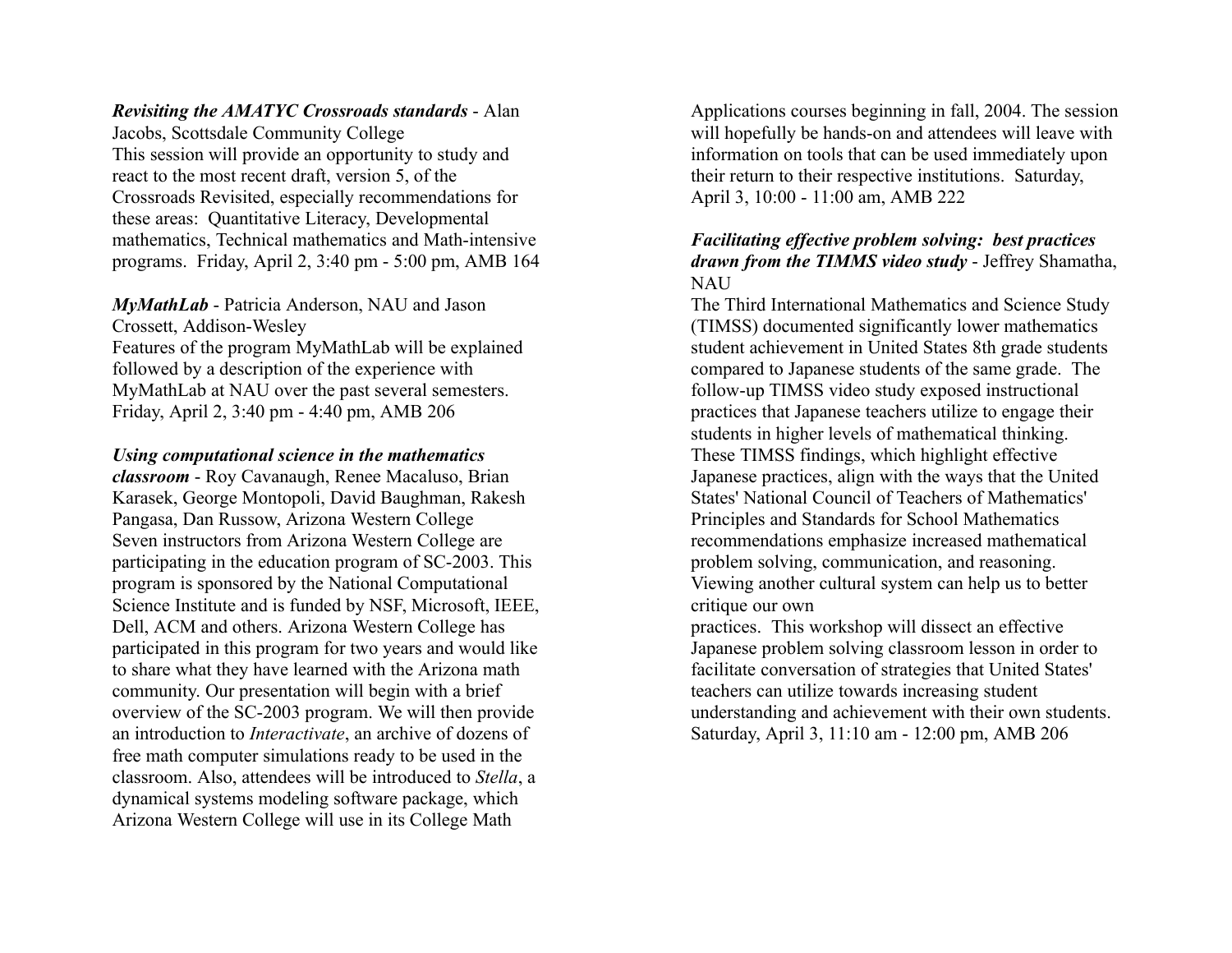### **Contributed Papers -** in chronological order

#### *Finding the Crossing Points of a Linear Matrix Inequality* - Shafiu Jibrin, NAU

The talk will describe techniques for finding the crossing points of a linear matrix inequality constraint. This is in connection to current research with Caron and Traynor on developing a set covering method for linear matrix inequality constraints. The work has potential applications to solving large semidefinite programming problems which seek to optimize a linear objective function subject to a system of linear matrix inequality constraints. Friday, April 2, 10:10-10:35, AMB 224

## *A generalization of Pappus's Theorem: volumes of solids of revolution - and more* - Frank Attanucci,

Scottsdale Community College

Let C be the closed contour:  $x = x(t)$ ,  $y = 0$ ,  $z = z(t)$ , for a  $\leq t \leq b$ , where  $x(t) \geq 0$  on [a, b]. Assume that C is sectionally smooth and that it satisfies the hypothesis of Green's theorem in the plane. Let S be the surface (a "generalized torus") produced when C revolves around the *z*-axis. I refer to C as the "generator" of S. In this paper, I derive an integral formula for the volume *V* of the region having S as its boundary. Next I indicate how this volume formula can be modified when the generator of S changes in shape and/or position as it revolves around the *z*-axis. I show how to apply the formula in several "typical cases"– including, for example, those in which the generator C *(i)* moves vertically (parallel to the *z*-axis), *(ii)* moves radially (away from or towards the *z*-axis), or *(iii)* continuously changes shape (i.e. "morphs") as it revolves around the *z*-axis. Finally, I

prove a rotational analogue of Cavalieri's Principle (for solids), which will be shown to include Pappus' theorem as a special case. The calculations of volume in the various illustrative examples in this paper were carried out using the computer algebra system (CAS) Maple 6. These calculations have been placed in an accompanying Maple worksheet, included here as an Appendix. Friday, April 2, 10:40-11:05, AMB 224

#### *Web-based activities to enhance mathematics learning* - Hamide Dogan-Dunlap, UTEP

Presentation will focus on pedagogy of learning and teaching abstract concepts via inquiry based online environments while discussing an example of web-based *Mathematica* supported linear algebra activities. Content and pedagogy issues that may occur while implementing inquiry based online learning environments will also be considered.

Friday, April 2, 11:10-11:35, AMB 224

#### *A numerical investigation of semilinear elliptic PDE on Family of Stadions*, Jay Hineman, NAU

We consider the semilinear elliptic PDE  $\Delta u + \lambda u + f(u) = 0$ with zero-Dirichlet boundary condition on a family of regions, namely stadions. Linear problems on such regions have been widely studied in the past. We seek to observe the corresponding phenomena in our nonlinear setting. Using the Gradient Newton Galerkin Algorithm (GNGA) of Neuberger-Swift, we investigate bifurcation and nodal structure of solutions.

Using both the dimension of the stadions and the value  $\lambda$ as parameters, we analyze the bifurcation and symmetry of solutions. In particular, we find that the so-called crossing and avoided crossing of eigenvalues as the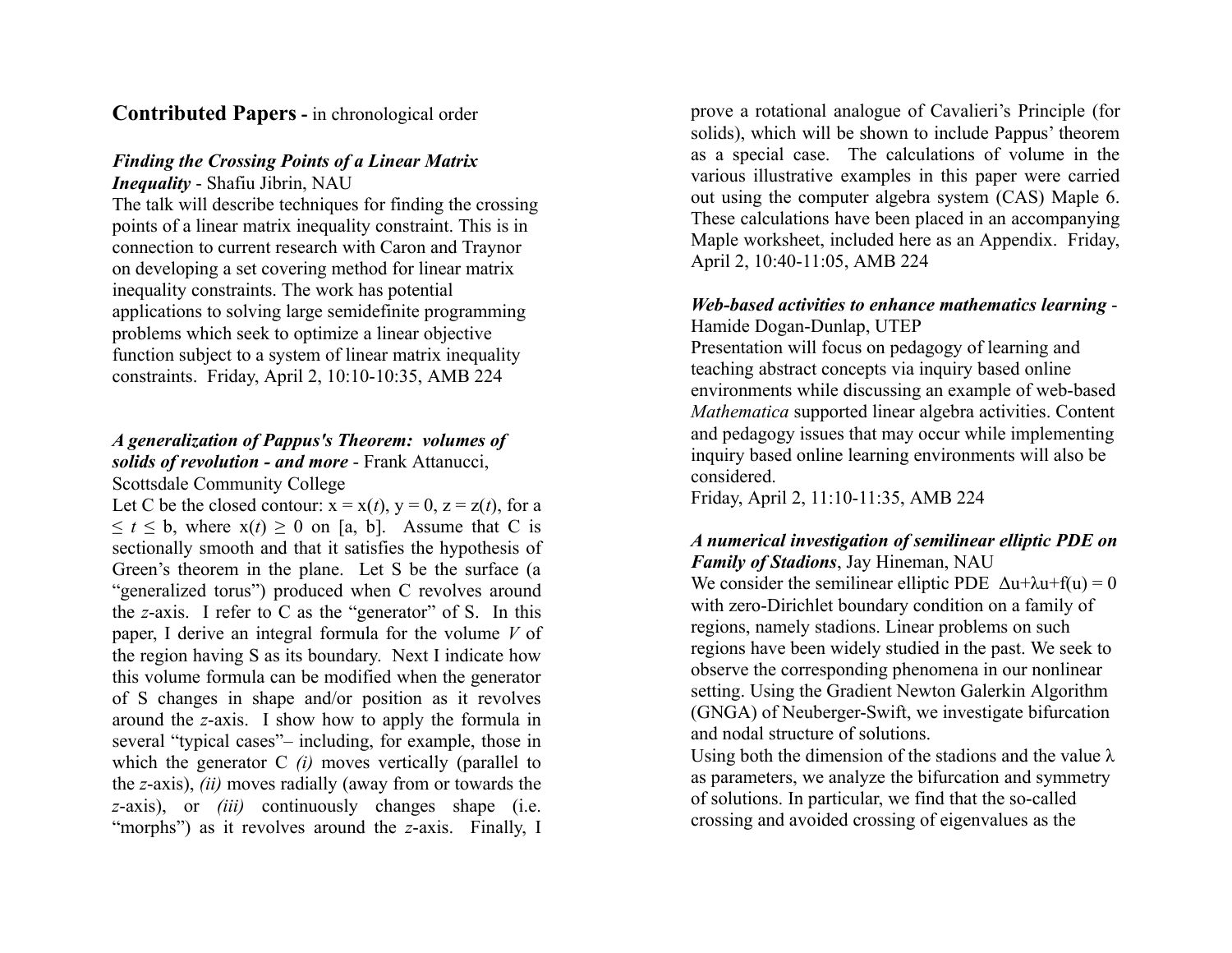dimension of the stadions vary influence the symmetry and structure of nonlinear solutions in a natural way. Friday, April 2, 11:40-12:05, AMB 224

#### *A Characterization of Prime Numbers* - Emil Schwab, UTEP, and Gabriela Schwab, El Paso Community College

Using multiplicative arithmetic functions, we give a new characterization of prime numbers. Friday, April 2, 2:30-2:55 pm, AMB 164

### *Bringing Math to Life: Activities with CBL* - Katie

Louchart and Patricia Anderson, NAU Several activities using the CBL (Calculator Based Laboratory) will be demonstrated. This device allows the instant collection of real-world data, which can then be retrieved and analyzed using a graphing calculator. The activities presented will be geared toward calculus and precalculus students. A list of resources will be provided. Friday, April 2, 2:30-2:55 pm, AMB 224

#### *Best practices: using classroom technology* - J. Hagood, J. McShane, M. Ratliff, NAU

Several uses of classroom computer display units will be presented. Those present will be invited to participate in a project to identify valuable internet applications for

compilation and general distribution. Friday, April 2, 3:00-3:25 pm, AMB 164

#### *Successful Collaborative Teaching: Math Content and*

*Math Methods* - Olga Kosheleva and Ahmed Abdelfattah, UTEP We are discussing various techniques that were used to devise a successful collaborative approach to teaching

math content and math methods courses. Samples of math projects, preservice teachers' presentations as well as videoclip from student's micro-teaching at local middle schoolwill be shown and discussed. Friday, April 2, 3:00-3:25 pm, AMB 224

#### *Pre-service teachers' values and their performance in mathematics* - Melinda Ramos and Mo Pak, UTEP Presentation describes a pedagogical approach implemented in education and mathematics courses offered in a cohort setting for pre-service teachers, and discusses the findings of an ongoing study investigating the effect of the approach on pre-service teachers' attitude towards and perception of mathematics. One of the goals of the approach is to enhance pre-service teachers' mathematical knowledge by making positive changes on students' attitude towards and perception of mathematics. It is expected that positive attitude towards mathematics will result in increase in motivation and confidence to learn mathematics and think mathematically

. Friday, April 2, 3:30-3:55 pm, AMB 224

#### *Changing students' perception in the study of mathematics, pedagogy and math methods* - Olga Kosheleva, Hamide Dogan-Dunlap, Elena Izquierdo, UTEP

We are evaluating what factors are influencing the successful implementation of a pedagogical approach An Integrated, Collaborative, Field-Based Approach To Teaching and Learning Mathematics. The evaluations are done using the results from teaching several Block 1 classes for preservice teachers at the University of Texas at El Paso. Block I offers a pedagogy, math methods,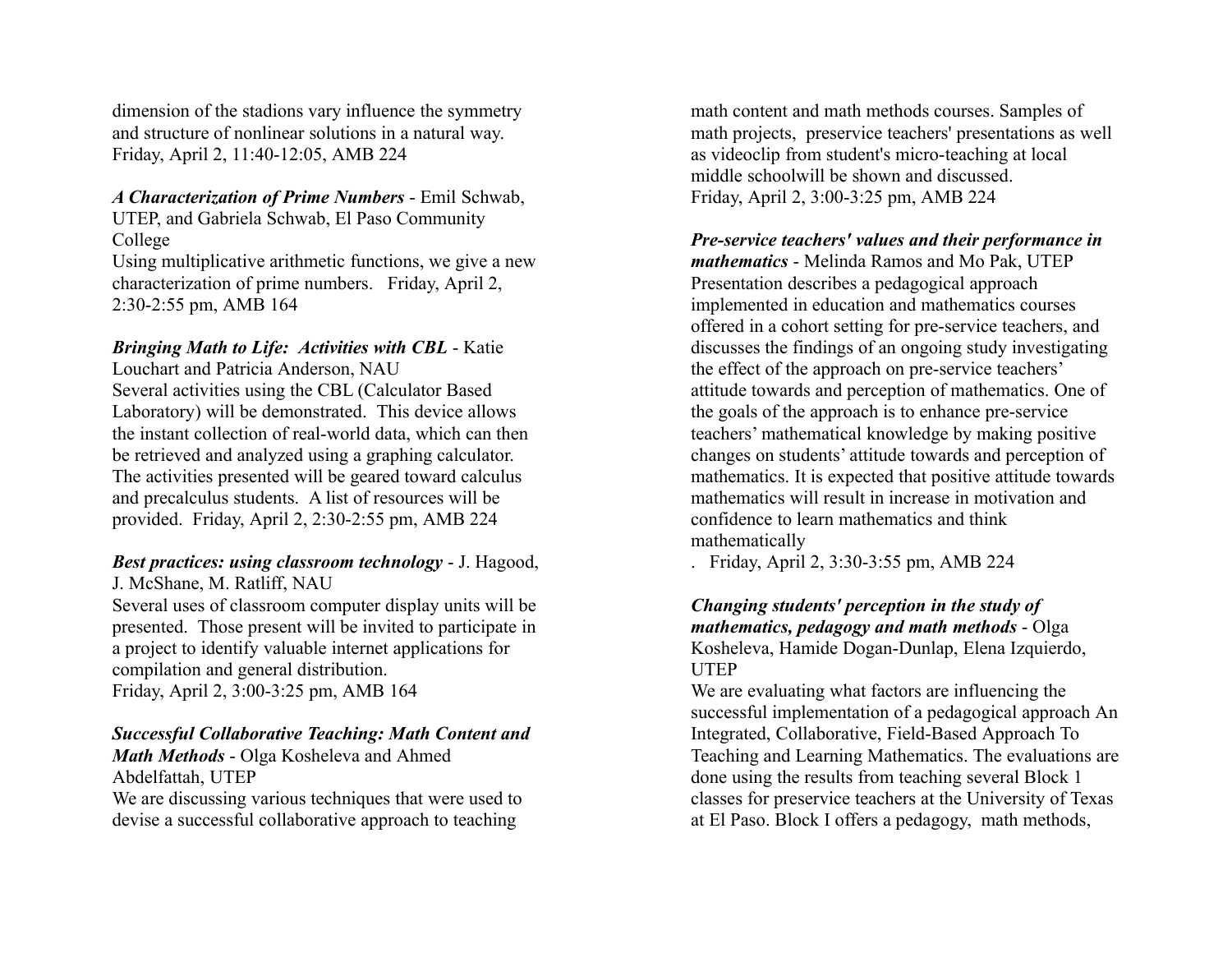math content courses as well as internship at local elementary schools. Various levels of integration, collaboration and team-teaching were used in different Block 1 classes. Friday, April 2, 4:00-4:25 pm, AMB 224

#### *Order-statistics, uniform distributions, and confidence intervals: using order statistics in the classroom* - Michael Ratliff, NAU

In introductory statistics courses, confidence intervals for the population mean and population proportion are constructed by considering the sampling distribution of the sample mean and the sample proportion. Both of these sampling distributions are from the family of normal distributions and are thus symmetric in form. That is, the middle 95% of these distributions is symmetric with respect to the mean, and gives rise to the minimal length confidence for these parameters. The situation is quite different when the sampling distribution is asymmetric, in this case, the middle 95% of the distribution will not, in general, give rise to the minimal length confidence interval.

Let us take a simple random sample of size, *n*, from the uniform distribution on [ 0, *b*], where *b* is unknown. Our problem is to construct a minimal length confidence interval for *b,* using **order statistics** as estimators. We consider four methods of solution; one method is a graphical method, another method is an application of Newton's Method, using LaGrange Multipliers, to obtain the solution numerically. The third method uses MS-Excel's Solve, and the fourth uses techniques of Linear Programming, to transform the problem into one solvable by the Simplex Method.

We'll also use Order Statistics to illustrate such statistical estimation ideas as expectation, bias, efficiency, and consistency. Friday, April 2, 4:30-4:55 pm, AMB 224

#### *Using wavelets as a computational tool for*

*homogenization* - Laura Watkins, Glendale Community College

Since the cost of petroleum fluctuates widely, it is advisable to optimize extraction of oil and other hydrocarbon products from exiting oil reserves. Due to the costs involved in recovering oil from a reservoir, predicting reservoir performance can be a useful tool for determining whether continued extraction might be profitable. This can be done using computer simulations of the physical processes involved such as pressure/head, fluid velocities, and so forth. Fluid flow within a reservoir occurs at a very small scale relative to the size of the reservoir. The size difference makes performing simulations at the physically appropriate scale unfeasible. To make the problem of numerical simulation of flow in heterogeneous petroleum reservoirs more manageable we can average or up-scale physical parameters such as porosity and permeability. Homogenization is a method of averaging that incorporates fluid flow in the averaging process. We will consider averaging the permeability parameter via homogenization using wavelets as a tool. Saturday, April 3, 10:00-10:25 am, AMB 224

#### *For what functions is*  $f^{-1}(x) = 1/f(x)$ ? - Sharon

MacKendrick, Dine College Several years ago, Henry, a college student, posed the following question: "I finally got it through my thick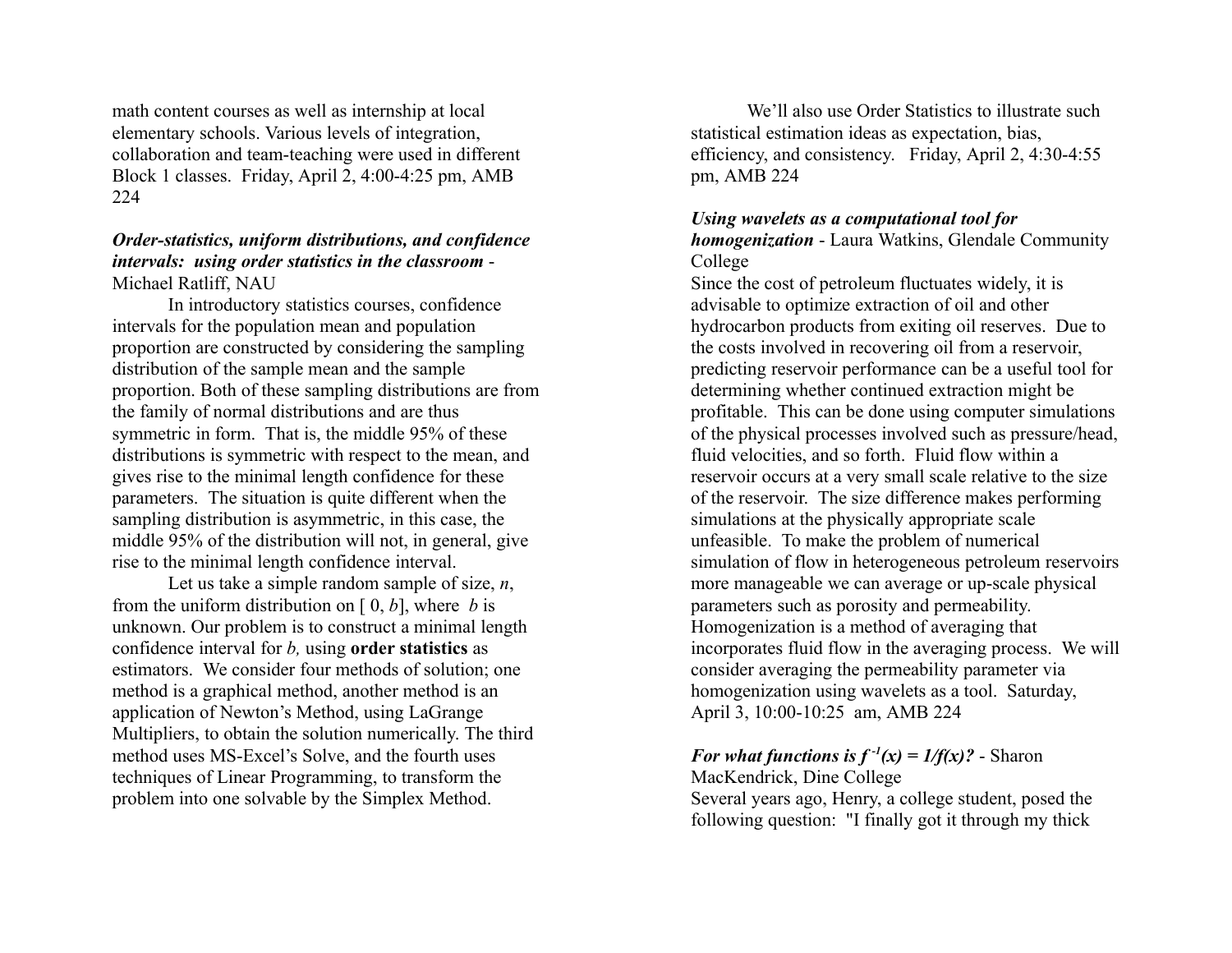skull that  $f'(x) \neq 1/f(x)$ . My question is: Are there any functions for which it is true that  $f'(x) = 1/f(x)$ ?" The answer to this question turned out to be rather surprising, and will be presented in the talk. Saturday, April 3, 10:30 - 10:55 am, AMB 224

#### *College Algebra for Science, Mathematics, Engineering and Technology majors* - Sally Jacobs,

Scottsdale Community College This year the mathematics department at Scottsdale Community College is piloting a special topics college algebra course designed for science, mathematics, engineering and technology majors. The course is designed to build skills in algebraic symbolic manipulation that students need for success in the SMET areas. This 1-credit course is a co-requisite with a 4 credit college algebra course that emphasizes a functions approach. The course outline, assessment instruments, and preliminary evaluation data will be shared at this session. Saturday, April 3, 11:00-11:25 am, AMB 224

## *Heat equation and gradient flows to a new active*

*convex hull model for efficient content-based image retrieval* - Nikolay Sirakov, NAU Saturday, April 3, 11:30-11:55 am, AMB 224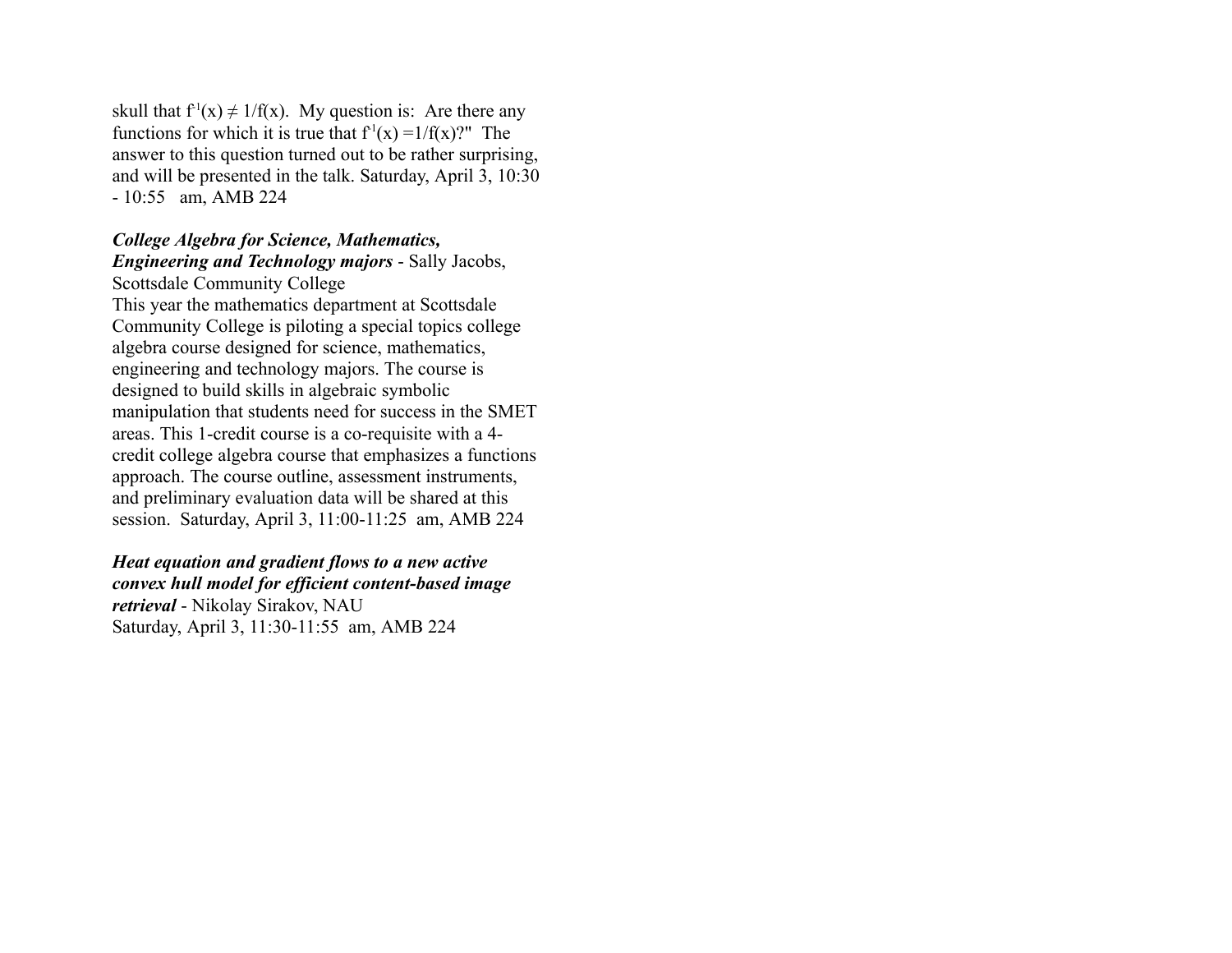## **Registration Southwestern Section of the MAA and ArizMATYC Flagstaff, Arizona, April 2-3, 2004**

Please submit the form below before March 19, 2004. This will help us to have a reasonable count for rooms, supplies and meals. After that date, meeting registration will still be accepted. Banquet seating is limited, so although you may request banquet tickets later than March 19, 2004, there is no guarantee that seats will be available. You may also download the form for easier entry.

| Nature: 4 yr college/university __ 2 yr college __ school __ business/government __                                                                                   |
|-----------------------------------------------------------------------------------------------------------------------------------------------------------------------|
| Position: Faculty Undergraduate Student Graduate Student Other (specify)                                                                                              |
| Memberships (check all that apply): MAA _____ AMATYC ____ ArizMATYC ____ NCTM ___<br>$AATM$ $\_$ $AMS$ $\_$ $SIAN$ $\_$ $AWM$ $\_$ $Other$ $\_$                       |
|                                                                                                                                                                       |
|                                                                                                                                                                       |
|                                                                                                                                                                       |
|                                                                                                                                                                       |
|                                                                                                                                                                       |
|                                                                                                                                                                       |
| Parking Permit Desired                                                                                                                                                |
| Registration Fee \$10 ______ Banquet (number) ______ at \$20 each* Total Enclosed ________                                                                            |
| Banquet Entrée: Chicken Provencal Manicotti (vegetarian) Beef Wellington<br>* Banquet fees should arrive by March 19. It may not be possible to honor later requests. |
| Make checks payable to: MAA Southwestern Section                                                                                                                      |
| Send to:<br>John Hagood<br>Department of Mathematics and Statistics<br>PO Box 5717                                                                                    |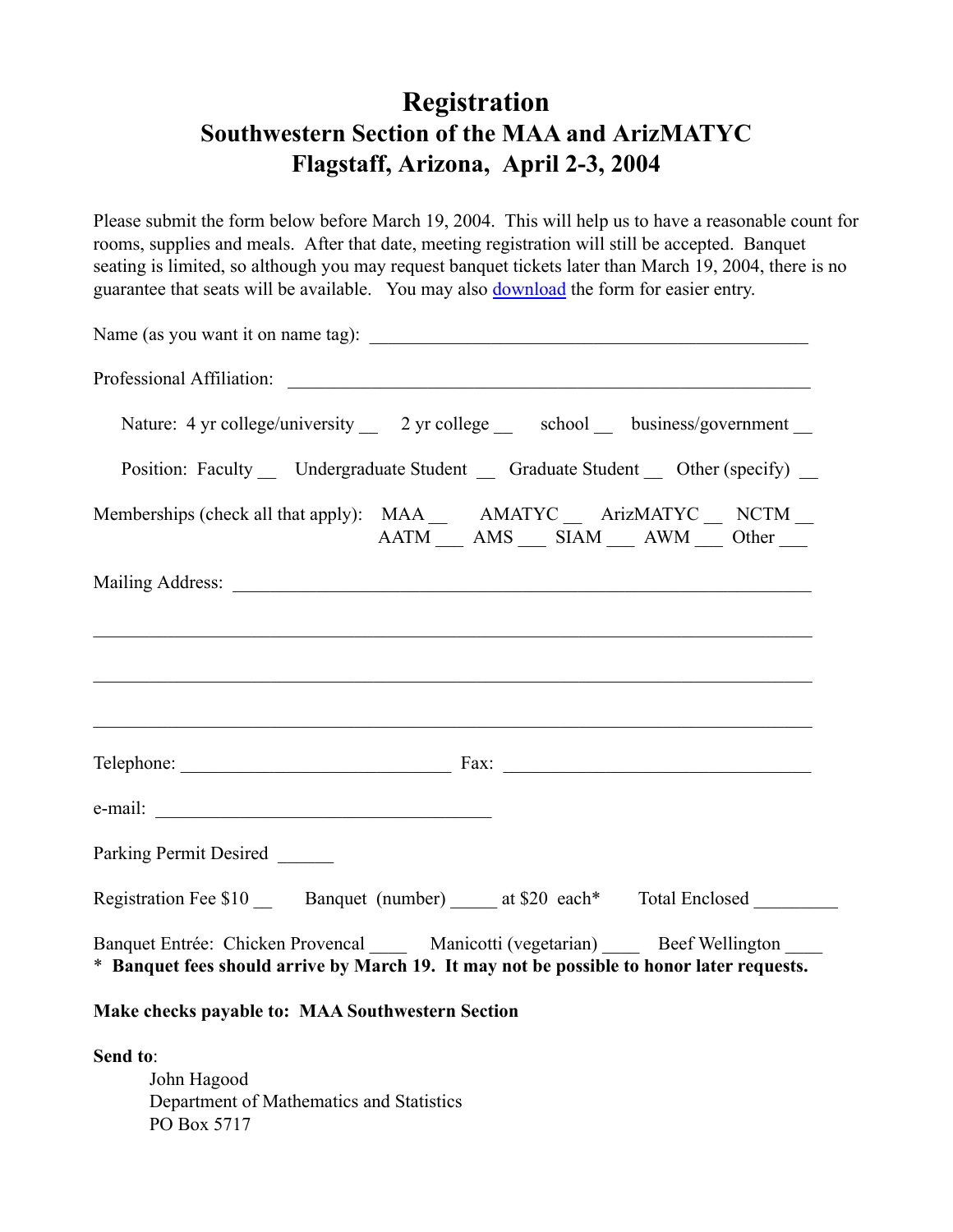Northern Arizona University Flagstaff, AZ 86011-5717 John.Hagood@nau.edu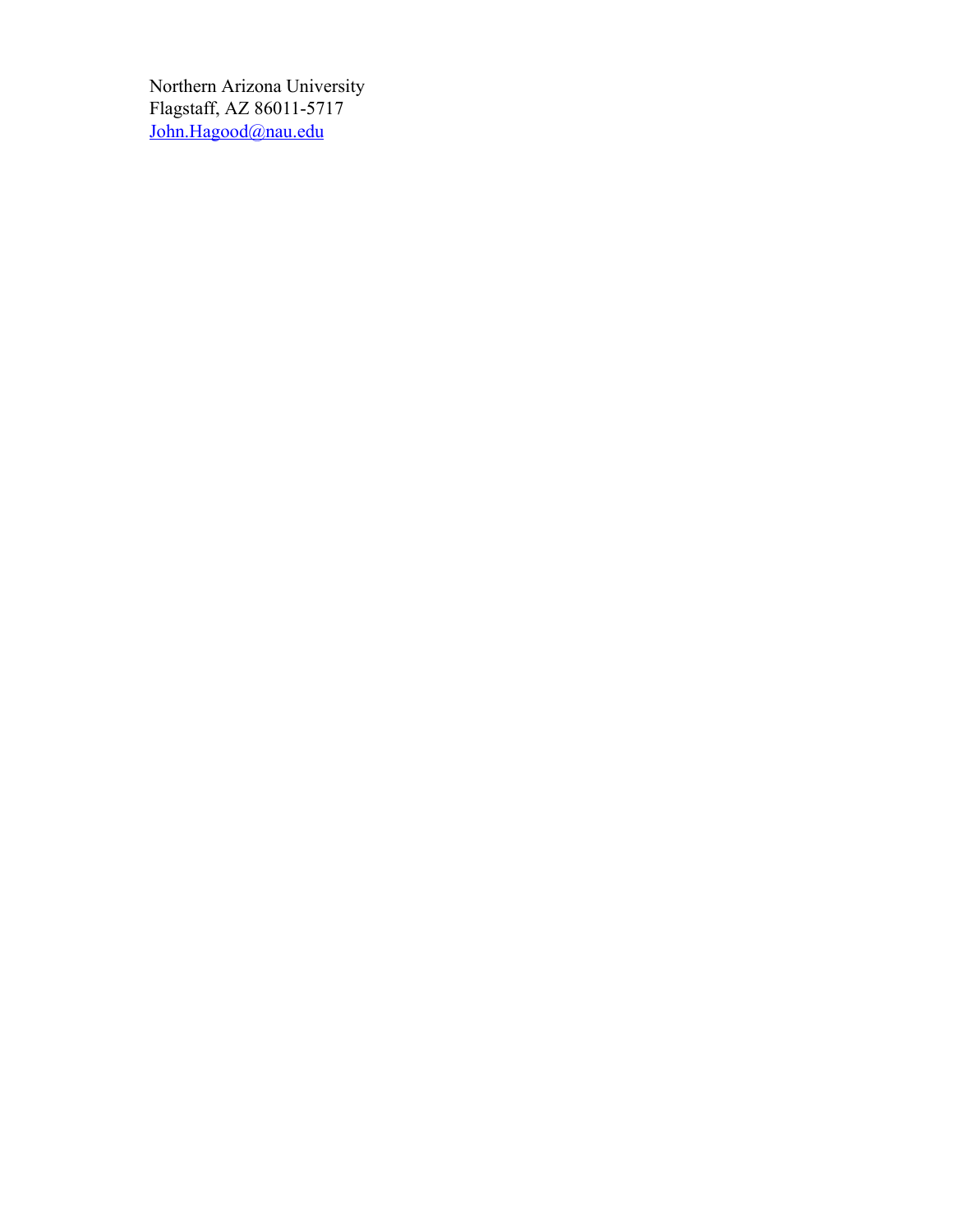

# **Travel Information**

**Annual Meeting Southwestern Section of the MAA and ArizMATYC April 2-3, 2004 Northern Arizona University Flagstaff, Arizona**



## Public Transportation

Flagstaff is served by **Amtrack and America West Express**. **Open Road Tours** provides convenient shuttle service from Phoenix Sky Harbor Airport. Interstates 17 and 40 meet just south of the NAU campus.

## Travel by Automobile

## Via I-17

Proceeding north on I-17, the interstate turns into South Milton road. Turn right on University before the Target store, and then left on Knoles at the light. The Adel Mathematics Building (#26) is ahead and to the right at the next four way stop. Parking Lot #15 is adjacent to the building.

### Via US 89

Traveling north on US 89A (through Oak Creek Canyon), continue through the intersection with University Heights/Lake Mary Drive (where there is a traffic signal) and under the interstate (I-40). Turn right at McConnell Circle and proceed under the interstate (I-17). Turn left onto Knoles Drive (the first left available), drive up the hill and down the other side to the traffic light at the intersection with University Drive. Then continue on Knoles to the first 4-way stop. The Adel Mathematics Building is to the right as is parking lot #15. (If you miss McConnell Circle, turn right onto Forest Meadows, then left onto South Milton road and proceed as in the I-17 route above.)

Traveling from the north of Flagstaff south on US 89, continue through town to the downtown area. Turn left onto Beaver at a traffic signal, proceed through the next traffic signal at Butler and turn right at the next street (Dupont) and then left onto Knoles (where you must turn). Proceed south on Knoles to the second 4 way stop. The Adel Mathematics Building (#26) is on your left as is parking lot #15.

## Via I-40

If you travel via I-40, take Exit 195 to Flagstaff/Northern Arizona University and proceed as above. (If you find yourself on McConnell Circle, turn left onto Knoles Drive, drive up the hill and down the other side to the traffic light at the intersection with University Drive. Then continue on Knoles as above.) The meeting headquarters will be in the Adel Mathematics Building, building #26.

## Parking

Permits will be required to park on campus on Friday, April 2, but not on Saturday, April 3. Permits will be avaiable at the registration desk in the lobby of the Adel Mathematics Building. These permits are valid for lots P1 (off of Dupont on the north end of campus), P13, P14, P15 (adjacent to the Adel Mathematics Building, but small and often full after 9:00) and P29. Consult the maps below for locations.

## [Parking Lot and Building Map] [\[Campus Maps\]](http://www.nau.edu/web/maps.shtml)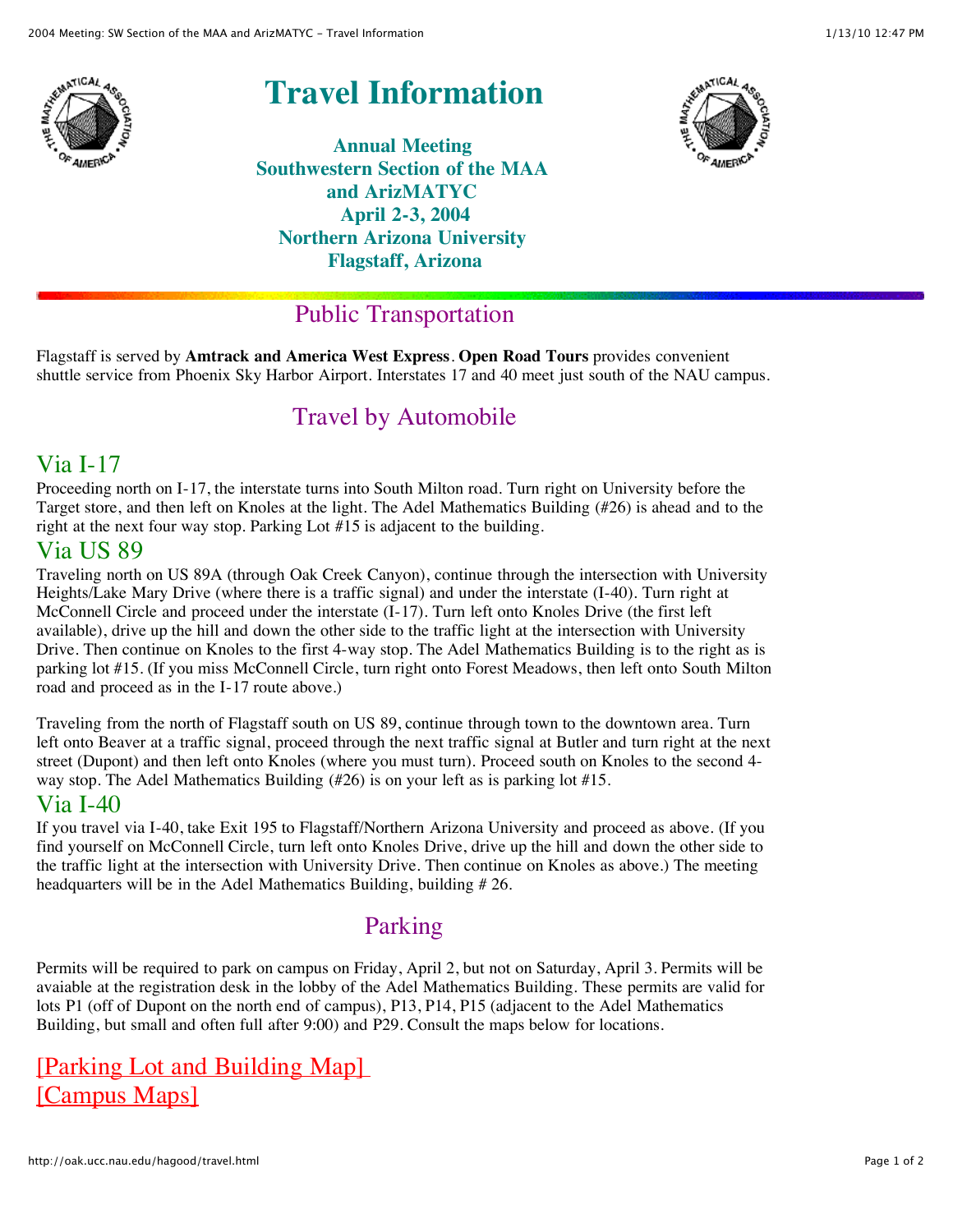## [\[Main Meeting Page\]](http://oak.ucc.nau.edu/hagood/maa2004.html)

## **Meeting Contacts**

[John Hagood](mailto:John.Hagood@nau.edu) or Janet McShane Department of Mathematics and Statistics PO Box 5717 Northern Arizona University Flagstaff, AZ 86011 Phone (928) 523-6879 (Hagood) or (928) 523-1252 (McShane) Fax (928) 523-5847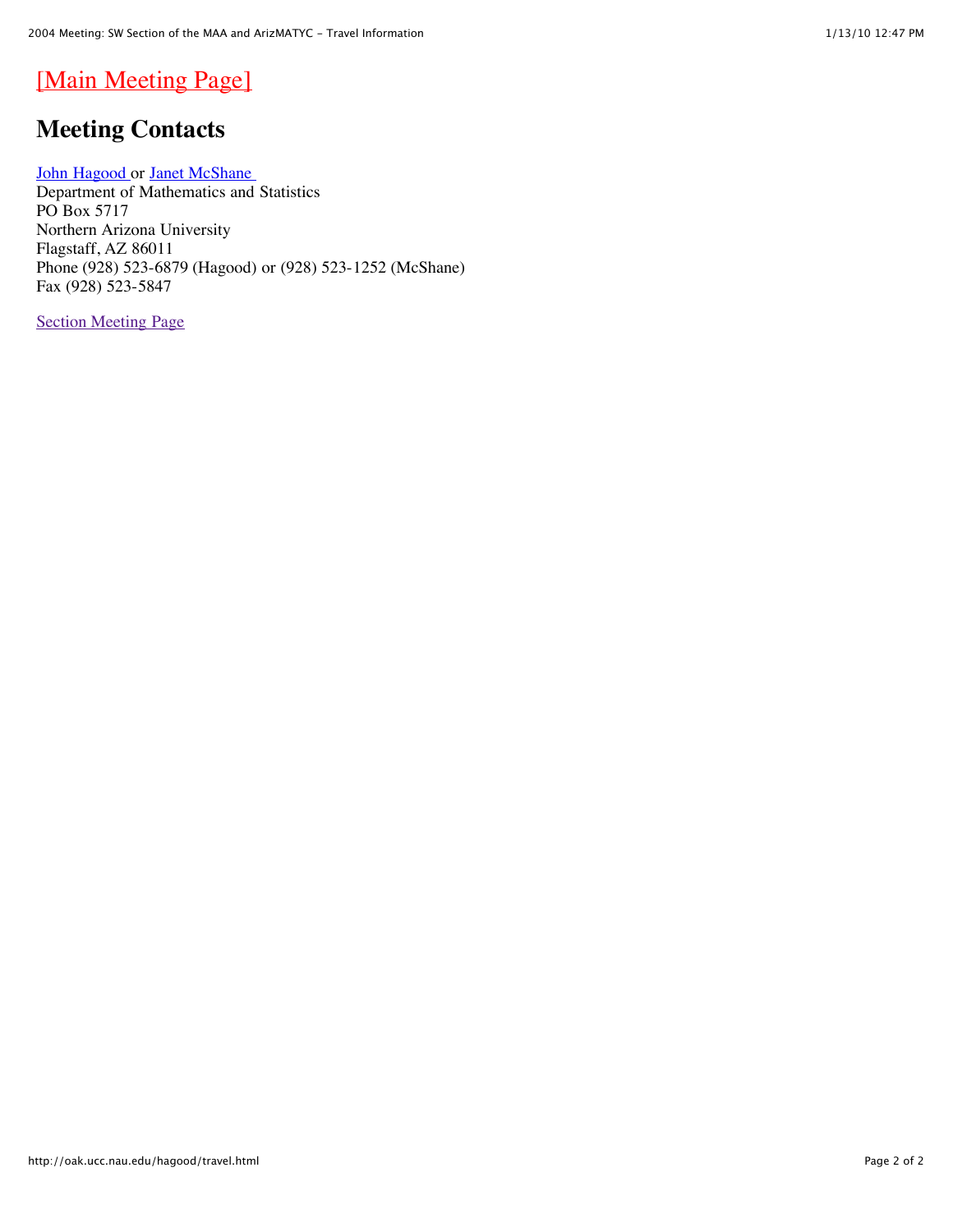

## **Lodging Information**



**Annual Meeting Southwestern Section of the MAA and ArizMATYC April 2-3, 2004 Northern Arizona University Flagstaff, Arizona**

The following room rates were current as of January, 2004. Please mention the MAA meeting at NAU and ask for the government rate. Days Inn and Embassy Suites have set aside blocks of rooms at the listed rates until March 11 and March 1 respectively. When two rates are given, the second is the rate for double occupancy. You may wish to consult the City of Flagstaff web site, or the Flagstaff Convention and Visitor's Bureau site for additional lodging information.

| Lodging                                    | <b>Address</b>                                        | Phone No.         | Rate(s) |
|--------------------------------------------|-------------------------------------------------------|-------------------|---------|
| Days Inn*                                  | 1000 W. Route 66                                      | 928-774-522139.95 |         |
| <b>Embassy Suites**</b>                    | 706 S. Milton Rd                                      | 928-774-433379.00 |         |
| <b>AmeriSuites</b>                         | 2455 S. Beulah Blvd                                   | 928-774-804269.00 |         |
| Econo Lodge                                | 914 S. Milton Rd                                      | 928-774-732636.95 |         |
| Fairfield Inn (Marriott) 2005 S. Milton Rd |                                                       | 928-773-130059.00 |         |
| Hampton Inn & Suites 2400 S. Beulah Blvd   |                                                       | 928-913-090079.00 |         |
| <b>Hilton Garden Inn</b>                   | 350 W. Forest Meadows St                              | 928-226-888881.99 |         |
| La Quinta Inn & Suites 2015 S. Beulah Blvd |                                                       | 928-556-866650.00 |         |
| Motel 6                                    | 2745 S. Woodlands Village Blvd928-779-375732.99-38.99 |                   |         |
| <b>Quality Inn</b>                         | 2000 S. Milton Rd                                     | 928-774-877155.00 |         |
| <b>Radisson Woodlands</b>                  | 1175 W. Route 66                                      | 928-773-888869.00 |         |
| <b>Sleep Inn</b>                           | 2765 S. Woodlands Village Blvd928-556-300051.99-56.99 |                   |         |
| Comfort Inn                                | 2355 S. Beulah Blvd                                   | 928-774-222579.95 |         |

\* Block of rooms reserved at this rate until March 11.

\*\* Block of rooms reserved at this rate until March 1.

## **Main Meeting Page**

### **Meeting Contacts**

#### John Hagood or Janet McShane

Department of Mathematics and Statistics PO Box 5717 Northern Arizona University Flagstaff, AZ 86011 Phone (928) 523-6879 (Hagood) or (928) 523-1252 (McShane) Fax (928) 523-5847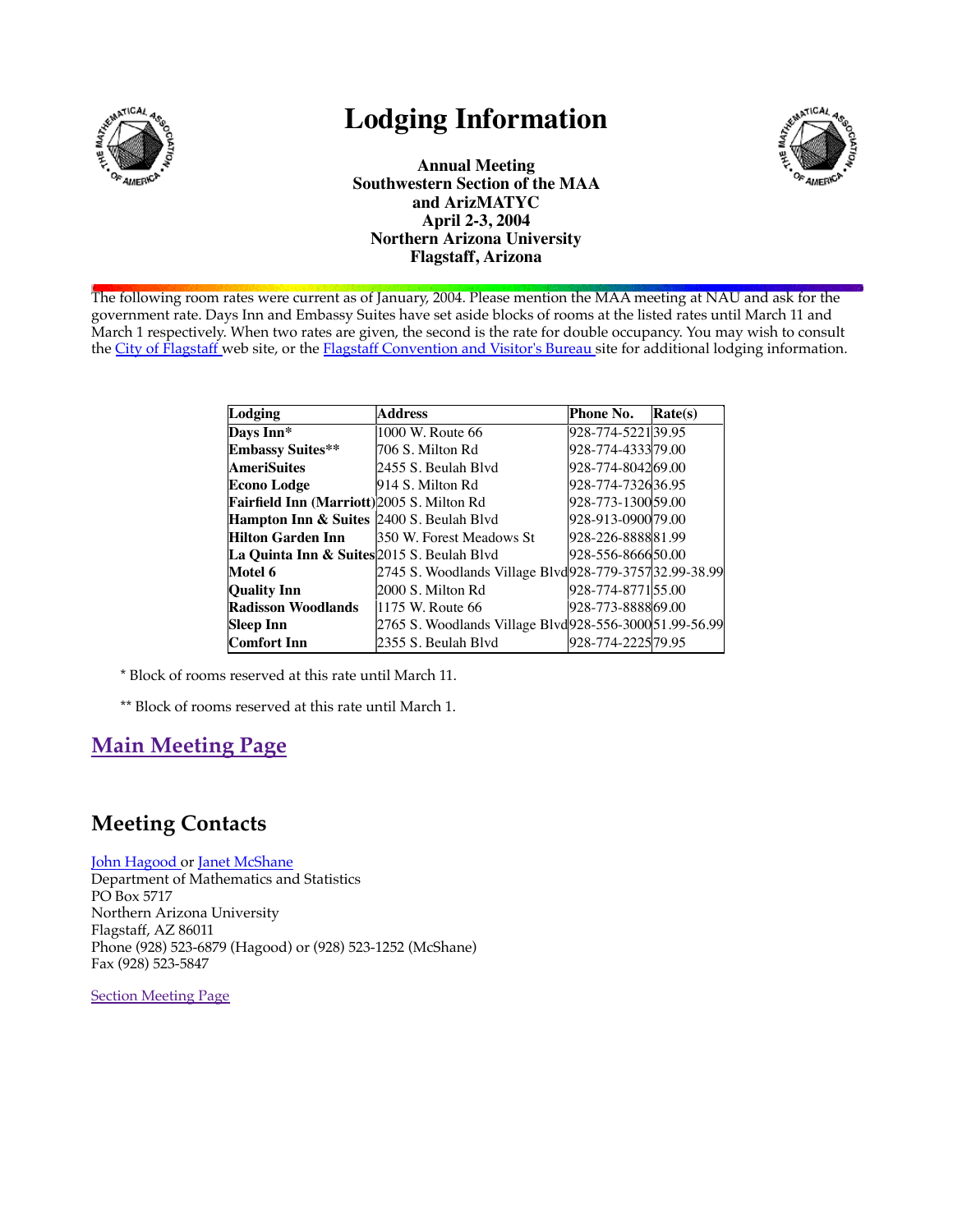

## **Banquet Information**



**Annual Meeting Southwestern Section of the MAA and ArizMATYC April 2-3, 2004**

#### **Northern Arizona University Flagstaff, Arizona**

### Please submit banquet fees by March 19, 2004, using the registration form to insure an accurate count.

## April 2, 2004

5:00 - 6:15 Social Hour - No host bar, The Inn at NAU (building # 33)

6:30 - 8:30 Dinner - Ashurst Hall (second floor, building # 11)

Dinner activity led by Games and Puzzle Master, Steve Wilson (NAU)

## Banquet Menu

Choice of Chicken Provencal, Manicotti (vegetarian), Beef Wellington Mesculan Greens Fresh Seasoned Vegetables Chef's Choice of Potato, Rice or Pasta Fresh Baked Rolls Coffee, Decaf Coffee, Ice Tea, Ice Water Raspberry White Chocoate Mousse Parfait

**[Main Meeting Page]**

## **Meeting Contacts**

John Hagood or Janet McShane

Department of Mathematics and Statistics PO Box 5717 Northern Arizona University Flagstaff, AZ 86011 Phone (928) 523-6879 (Hagood) or (928) 523-1252 (McShane) Fax (928) 523-5847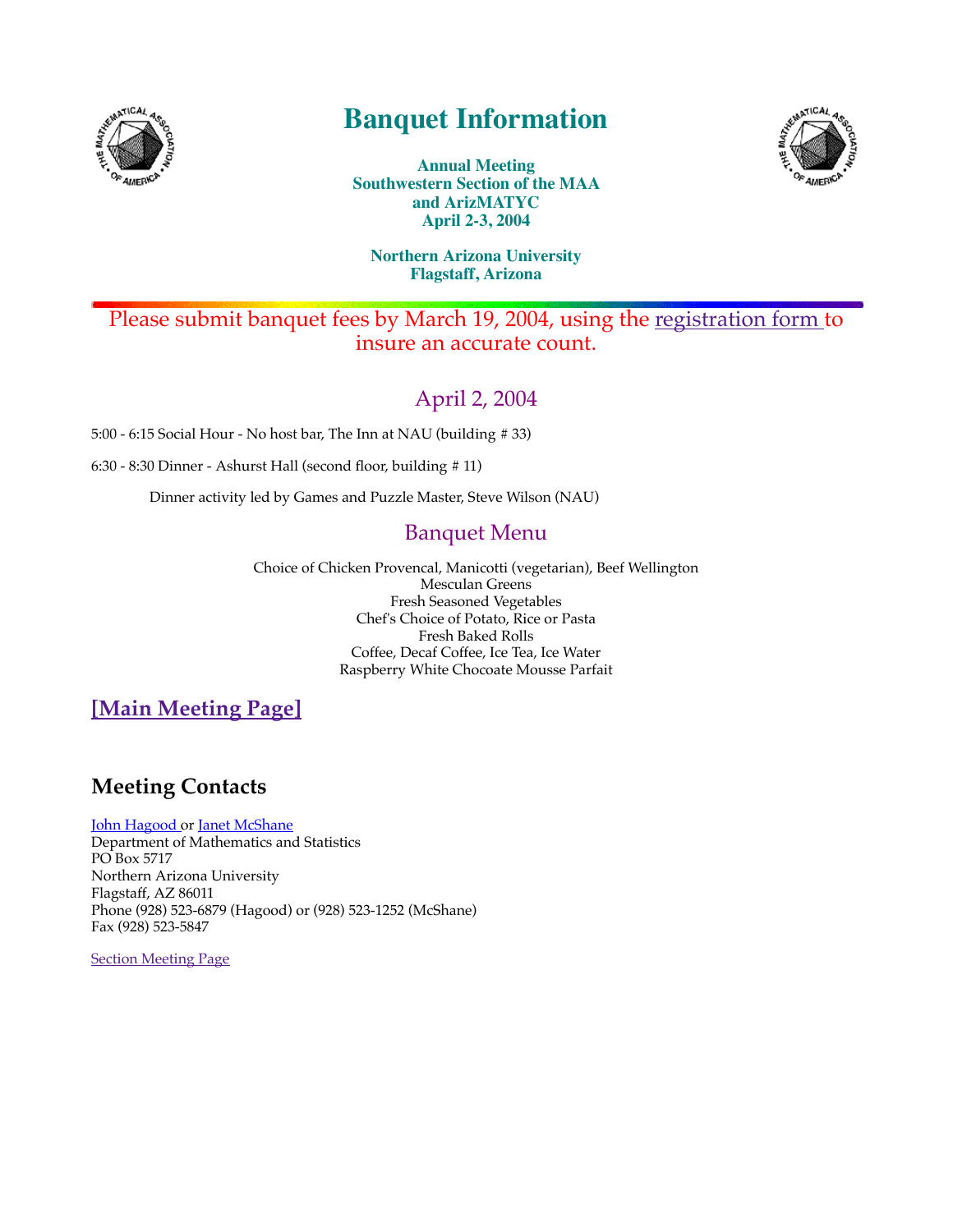

## **Other Events**



**Annual Meeting Southwestern Section of the MAA and ArizMATYC April 2-3, 2004**

#### **Northern Arizona University Flagstaff, Arizona**

Department Honors Presentation 6:30 pm, Thursday, April 1, Wettaw Lecture Hall (#88)

*Formulas for Primes*, Underwood Dudley

- Flagstaff Attractions
- Red Rock country (Oak Creek Canyon and Sedona) south of Flagstaff on US 89A.
- The Grand Canyon about 80 miles north of Flagstaff on US 180.
- Numerous other

Northern Arizona attractions.

## **Main Meeting Page**

## **Meeting Contacts**

John Hagood or Janet McShane Department of Mathematics and Statistics PO Box 5717 Northern Arizona University Flagstaff, AZ 86011 Phone (928) 523-6879 (Hagood) or (928) 523-1252 (McShane) Fax (928) 523-5847